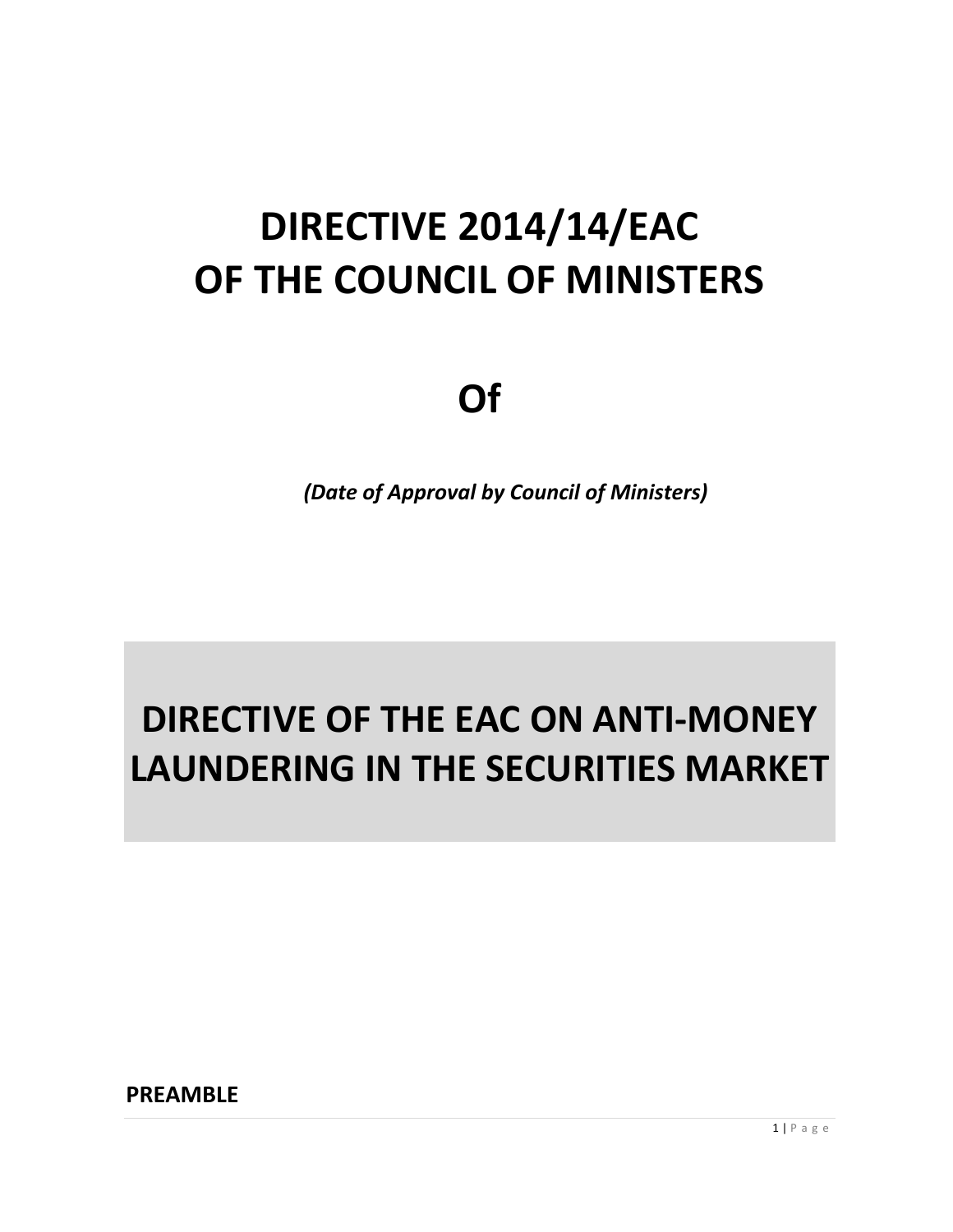#### **The Council of Ministers of the East African Community**

Having regard to the Treaty for the establishment of the East African Community and in particular **Articles 85 (d), 14 and 16;**

**WHEREAS Article 31** of the Protocol on the Establishment of the East African Community Common Market provides that for proper functioning of the Common Market, the Partner States undertake to co-ordinate and harmonise their financial sector policies and regulatory frameworks to ensure the efficiency and stability of their financial systems as well as the smooth operations of the payment system;

**WHEREAS Article 47** of the Protocol on the Establishment of the East African Community Common Market provides that the Partner States shall undertake to approximate their national laws and to harmonise their policies and systems for purposes of implementing this Protocol and that the Council shall issue directives for the purposes of implementing this Article.

#### **HAS ISSUED THIS DIRECTIVE**

## **ARTICLE 1 INTERPRETATION**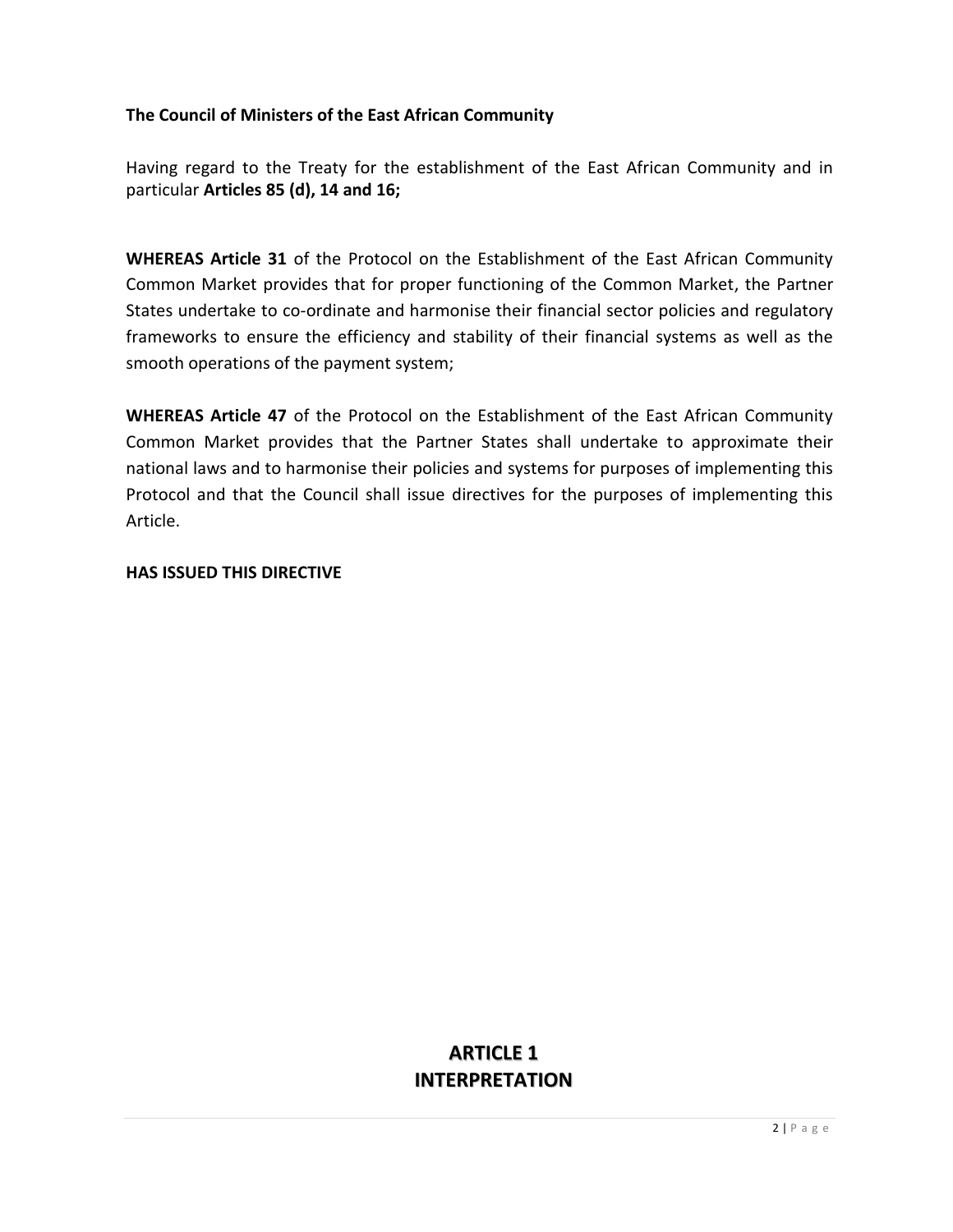**"beneficial owner"** in relation to a customer of a market intermediary, means the natural person who makes final decisions, ultimately controls a customer or the person on whose behalf a transaction is being conducted. This includes the person who exercises ultimate effective control over a body corporate.

**"Community"** means East African Community established by Article 2 of the Treaty;

**"Competent Authority**" means the national regulatory agency that is the primary supervising entity of securities markets in the Partner State;

**"Council of Ministers"** means the Council of Ministers of the Community established by Article 9 of the Treaty;

**"Financial Intelligence Unit"** is a central, national agency responsible for receiving, analysing and disseminating to the competent authorities, disclosures of financial information:

- (a) concerning suspected proceeds of crime and potential financing of terrorism; or
- (b) required by national legislation or regulation, in order to combat money laundering and terrorism financing;

**"market intermediary**" means an entity licensed or approved by a Competent Authority in the Partner State;

#### **"money laundering"** means-

- (a) the conversion or transfer of property, knowing that such property is derived from criminal activity or from an act of participation in such activity, for the purpose of concealing or disguising the illicit origin of the property or of assisting any person who is involved in the commission of such activity to evade the legal consequences of his action;
- (b) the concealment or disguise of the true nature, source, location, disposition, movement, rights with respect to, or ownership of property, knowing that such property is derived from criminal activity or from an act of participation in such activity;
- (c) the acquisition, possession or use of property, knowing, at the time of receipt, that such property was derived from criminal activity or from an act of participation in such activity;
- (d) the transportation, transmission, transfer or receipt of a monetary instrument or anything of value to another person, with intent to commit an offence; and
- (e) participation in, association to commit, attempts to commit and aiding, abetting, facilitating and counselling the commission of any of the actions referred to in points (a), (b), (c) and (d);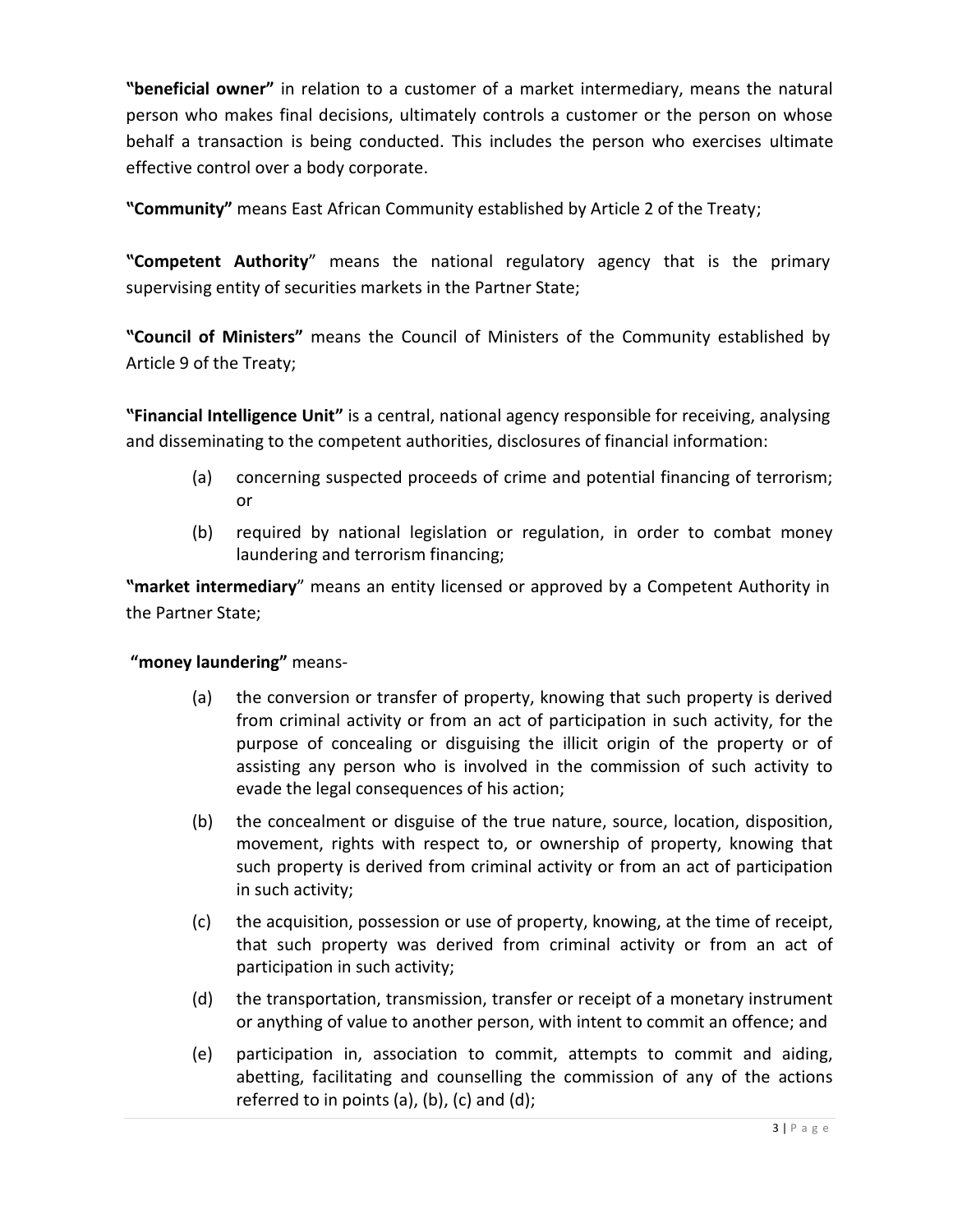**"Partner States"** means the Republic of Burundi, the Republic of Kenya, the Republic of Rwanda, the United Republic of Tanzania, the Republic of Uganda, , and any other country granted membership to the Community under Article 3 of the Treaty;

**"politically exposed person"** is a person who is or has been entrusted with a prominent function and includes:

- (a) persons who are or have been entrusted with prominent public functions by a foreign country, for example Heads of State or government, senior politicians, senior judicial, military or government officials, senior executives of state owned corporations, important political party officials;
- (b) persons who are or have been entrusted domestically with prominent public functions, for example Heads of State or government, senior politicians, senior government, judicial or military officials, senior executives of state owned corporations, important political party officials;
- (c) persons who are or have been entrusted with a prominent function by an international organisation, refers to members of senior management or individuals who have been entrusted with equivalent functions, i.e. directors, deputy directors and members of the board or equivalent functions;
- (d) persons who are related to a PEP either directly (consanguinity) or through marriage or similar (civil) forms of partnership; and
- (e) close associates of a Politically Exposed Person, either socially or professionally;

**"property**" means assets of every kind, whether tangible or intangible, corporeal or incorporeal, moveable or immovable, however acquired, and legal documents or instruments in any form, including electronic or digital, evidencing title to, or interest in, such assets, including but not limited to currency, bank credits, deposits and other financial resources, travellers cheques, bank cheques, money orders, shares, securities, bonds, drafts and letters of credit, whether situated in the Community or elsewhere, and includes a legal or equitable interest, whether full or partial, in any such property;

**"shell bank"** means a bank that has no physical presence in the country in which it is incorporated and licensed and which is unaffiliated with a regulated financial services group that is subject to effective consolidated supervision;

**"terrorism"** means the unlawful use or threatened use of force or violence by a person or an organized group against people or property with the intention of intimidating or coercing societies or governments, often for ideological or political reasons;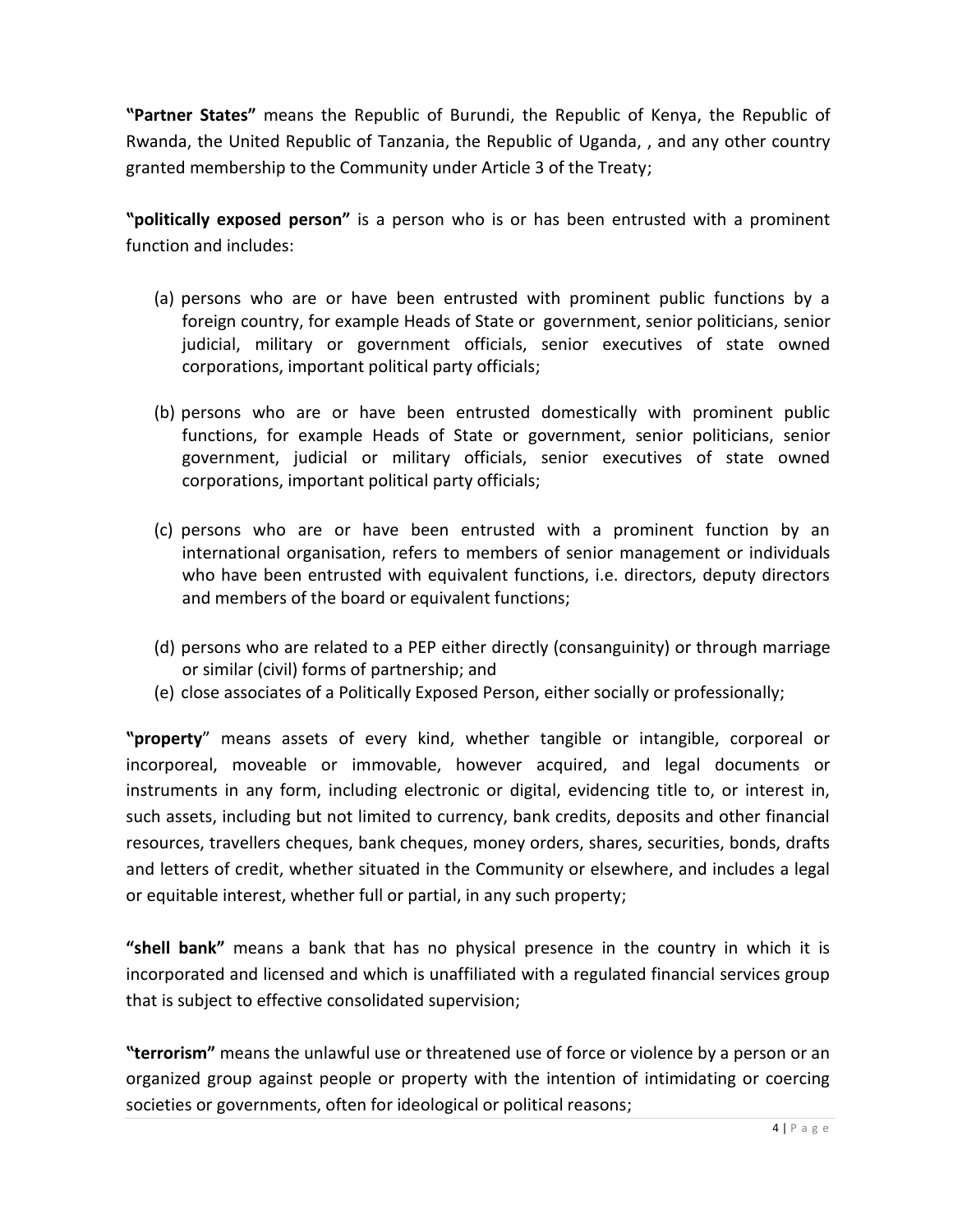#### **"financing of terrorism"** means:

- (a) the provision of, or making available such financial or other related services to a terrorist group or entity which is concerned with terrorist act; or
- (b) entering into or facilitating, directly or indirectly, any financial transaction related to a dealing in property owned or controlled by or on behalf of any terrorist or any entity owned or controlled by a terrorist;

**"suspicious transaction**" means a transaction in which there are reasonable grounds to suspect that the transaction is related to any criminal offence or criminal activity and includes:

- (a) transactions having unclear economical and business target;
- (b) transactions conducted in relatively large amount cash or conducted repeatedly and unnaturally; and
- (c) transactions conducted differently from the usual and normal transactions conducted by the relevant customer; and

**"Treaty"** means the Treaty for the Establishment of the East African Community and any Annexes and Protocols thereto.

## **ARTICLE 2 PRINCIPLES**

In implementing this Directive Partner states shall ensure that market intermediaries:

- (a) have in place documented internal systems and procedures to prevent money laundering, to report suspicious transactions and to appoint a money laundering reporting officer;
- (b) when establishing a business relationship with an applicant for business, apply appropriate customer due diligence measures including identifying and verifying the identity of the applicant for business;
- (c) maintain effective record keeping systems and implement effective on-going customer due diligence measures and risk-profiling procedures; and
- (d) provide members of their staff with on-going anti-money laundering and countering of the financing of terrorism training.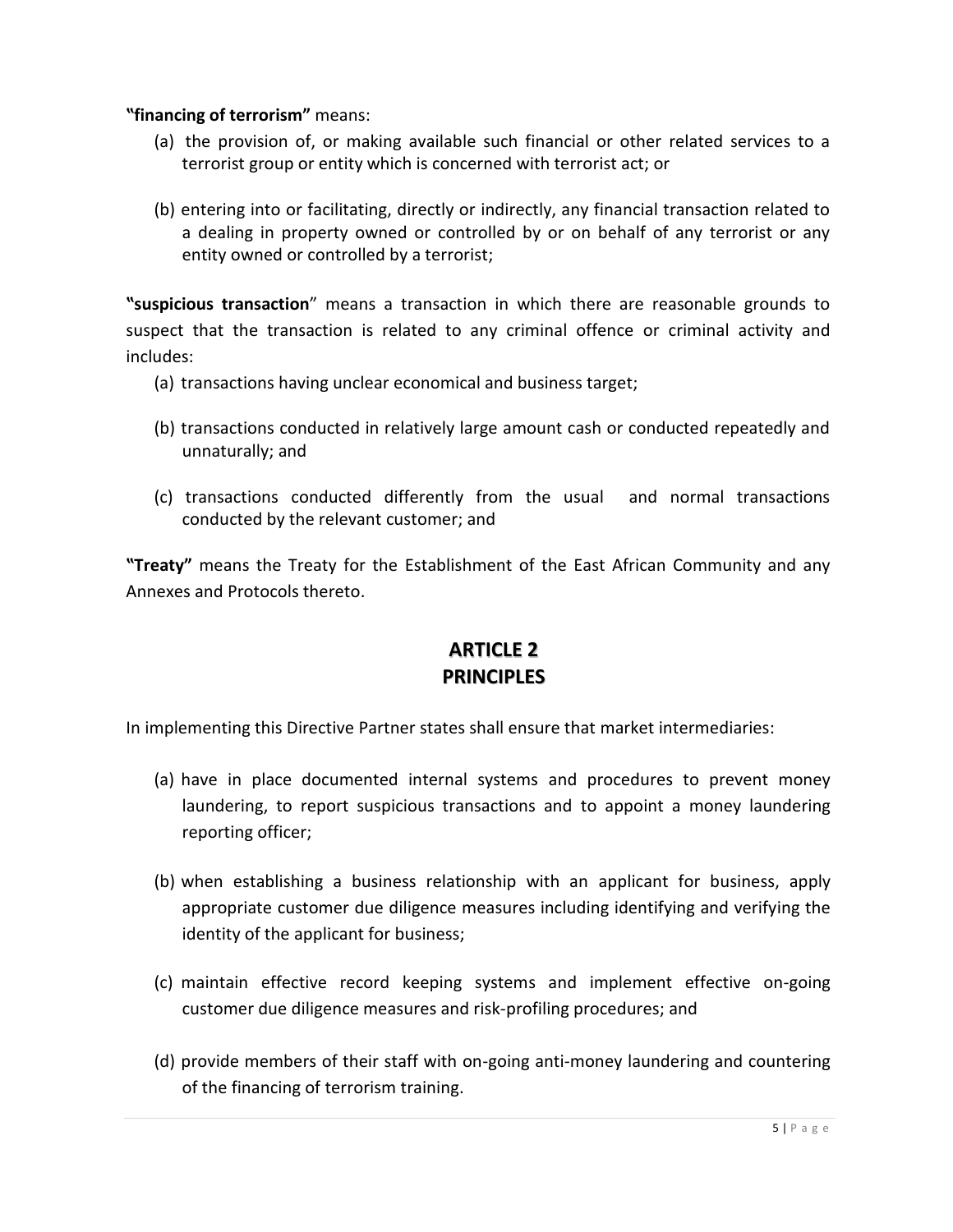# **ARTICLE 3 OBJECTIVE**

To harmonize the standards on anti-money laundering measures for market intermediaries in the securities markets of Partner States with a view to;

- (a) preventing, detecting and controlling money laundering activities in the securities market;
- (b) protecting the integrity of the securities market against all forms of abuse, fraudulent and unfair practices; and
- (c) ensuring fair, efficient and transparent securities markets, and reducing systemic risks.

# **ARTICLE 4 SCOPE**

This Directive shall apply to all market intermediaries licensed or approved by a Competent Authority in the Partner States.

# **ARTICLE 5 ANONYMOUS ACCOUNTS AND FICTITIOUS PERSONS**

A market intermediary shall not deal with any person on an anonymous basis or any person using a fictitious name.

# **ARTICLE 6 WHEN CUSTOMER DUE DILIGENCE MEASURES ARE TO BE PERFORMED**

A Market Intermediary shall undertake customer due diligence measures when:

- (a) establishing a business relationship;
- (b) a transaction is carried out in a single operation or several operations that appear to be linked;
- (c) carrying out occasional transactions that are electronic transfers, including those applicable to cross-border and domestic transfers between market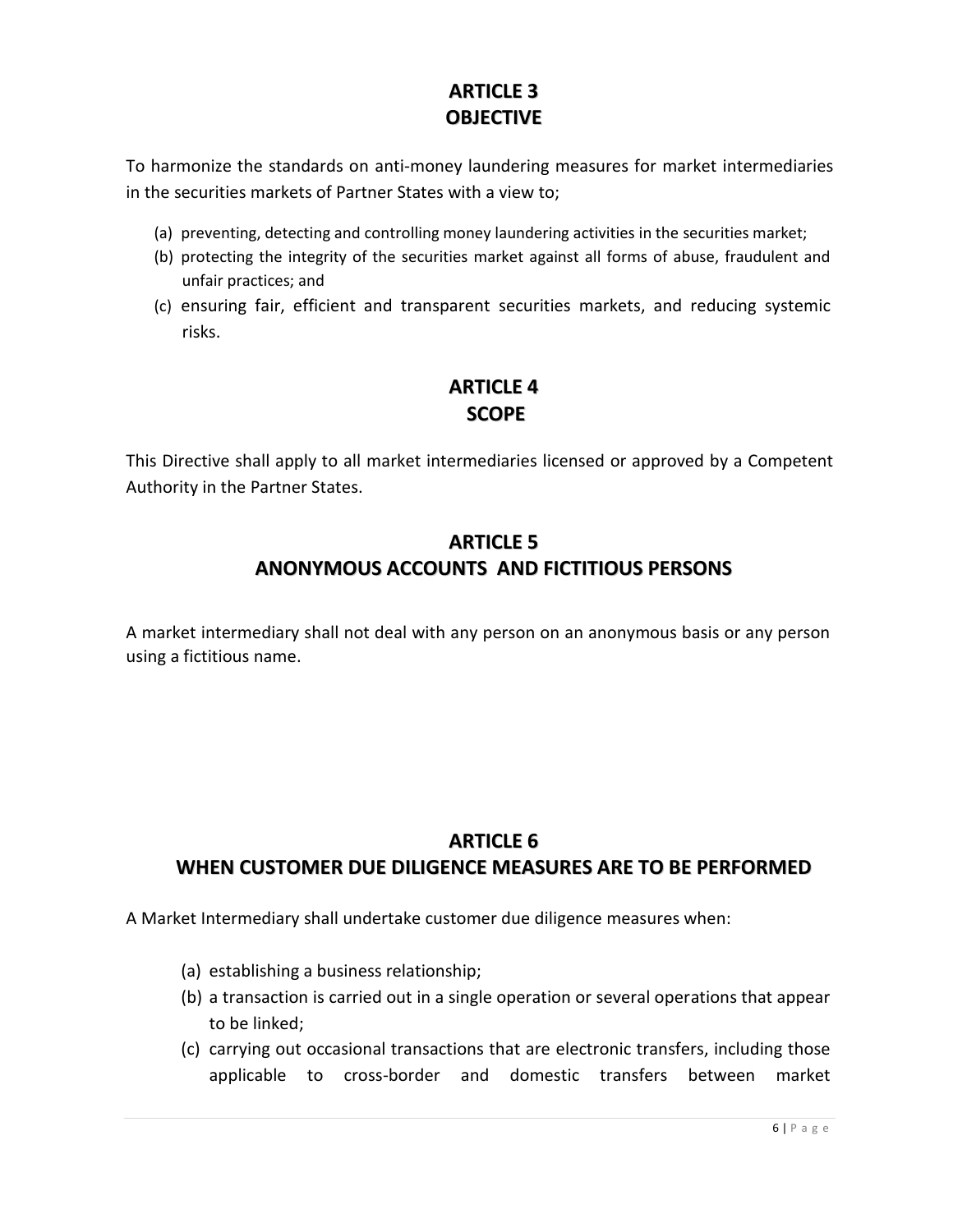intermediaries and when credit or debit cards are used as a payment system to effect money transfer;

- (d) there is a suspicion of money laundering or financing of terrorism, notwithstanding that the Market Intermediary would otherwise not be required under this Directive to perform Customer Due Diligence measures;
- (e) there are doubts about the veracity or adequacy of previously obtained customers identification data;
- (f) a substantial or significant sum of money relative to the usual activities of the customer is used in the transaction; or
- (g) the source of money is a jurisdiction that has not enacted any anti-money laundering laws.

#### **ARTICLE 7**

## **IDENTIFICATION OF CUSTOMERS AND BENEFICIAL OWNERS**

- 1. A Market Intermediary shall:
	- (a) carry out the full range of the customer due diligence measures in this Directive ; and
	- (b) identify all his or her customers and verify their identities using reliable and independently sourced documents, data or information.
- 2. The type of customer information to be obtained and identification data to be used to verify the information shall include the following:
	- (a) for a customer who is a legal person, a Market Intermediary shall verify:
		- (i) the identity of any person purporting to have been authorized to act on behalf of such a customer by obtaining evidence of his identity and verifying the identity of such a person; and
		- (ii) the status of the legal person by obtaining proof of incorporation or similar evidence of establishment or existence and any other relevant information.
	- (b) for other customers , a market intermediary shall identify a beneficial-owner and take reasonable measures to verify his identity using relevant information or data obtained from a reliable source to satisfy itself that it knows who the beneficialowner is .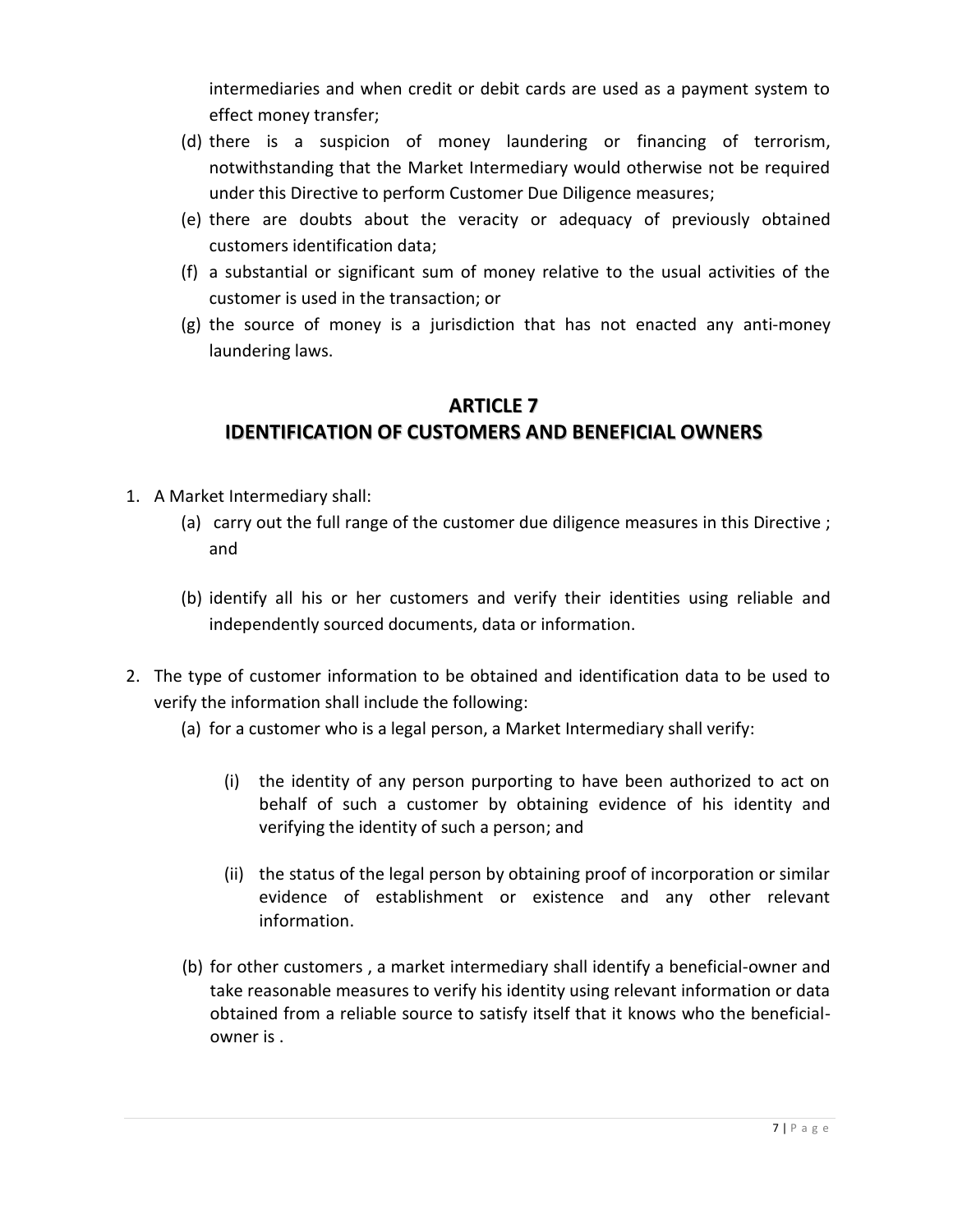- 3. A market intermediary shall in respect of all customers, determine whether a customer is acting on behalf or for the benefit of another person; and where the customer is acting on behalf or for the benefit of another person, a market intermediary shall take reasonable steps to obtain sufficient identification data to verify the identity of that other person.
- 4. A market intermediary shall take reasonable measures in respect of customers that are legal persons to:
	- (a) understand the ownership and control structure of such a customer ; and
	- (b) determine the natural persons that ultimately own or control the customer.
- 5. Where the customer or owner of the controlling interest is a pension fund, a government institution or a public company listed on a recognized securities exchange, it is not necessary to identify and verify the identity of the shareholders of such a public company.
- 6. A market intermediary shall obtain information on the purpose and intended nature of the business relationship of its potential customer.

# **ARTICLE 8 RECORDS AND INFORMATION NEEDED FROM CUSTOMERS**

- 1. For the purpose of Article 7, a market intermediary shall obtain and record the information of the customer including:
	- (a) full name and any aliases;
	- (b) unique authorised identification number includingidentity card number, birth certificate number, voter registration card number or passport number, or where the customer is not a natural person, the incorporation number or business registration number;
	- (c) current residential address, registered or business address, as may be appropriate, and contact telephone number(s);
	- (d) date of birth, incorporation or registration (as may be appropriate);
	- (e) nationality or place of incorporation or registration (as appropriate); or
	- (f) occupation/business.
- 2. Where the customer is a company, the Market Intermediary shall also identify the directors of the company.
- 3. Where the customer is a partnership or a limited liability partnership, the Market Intermediary shall also identify the partners.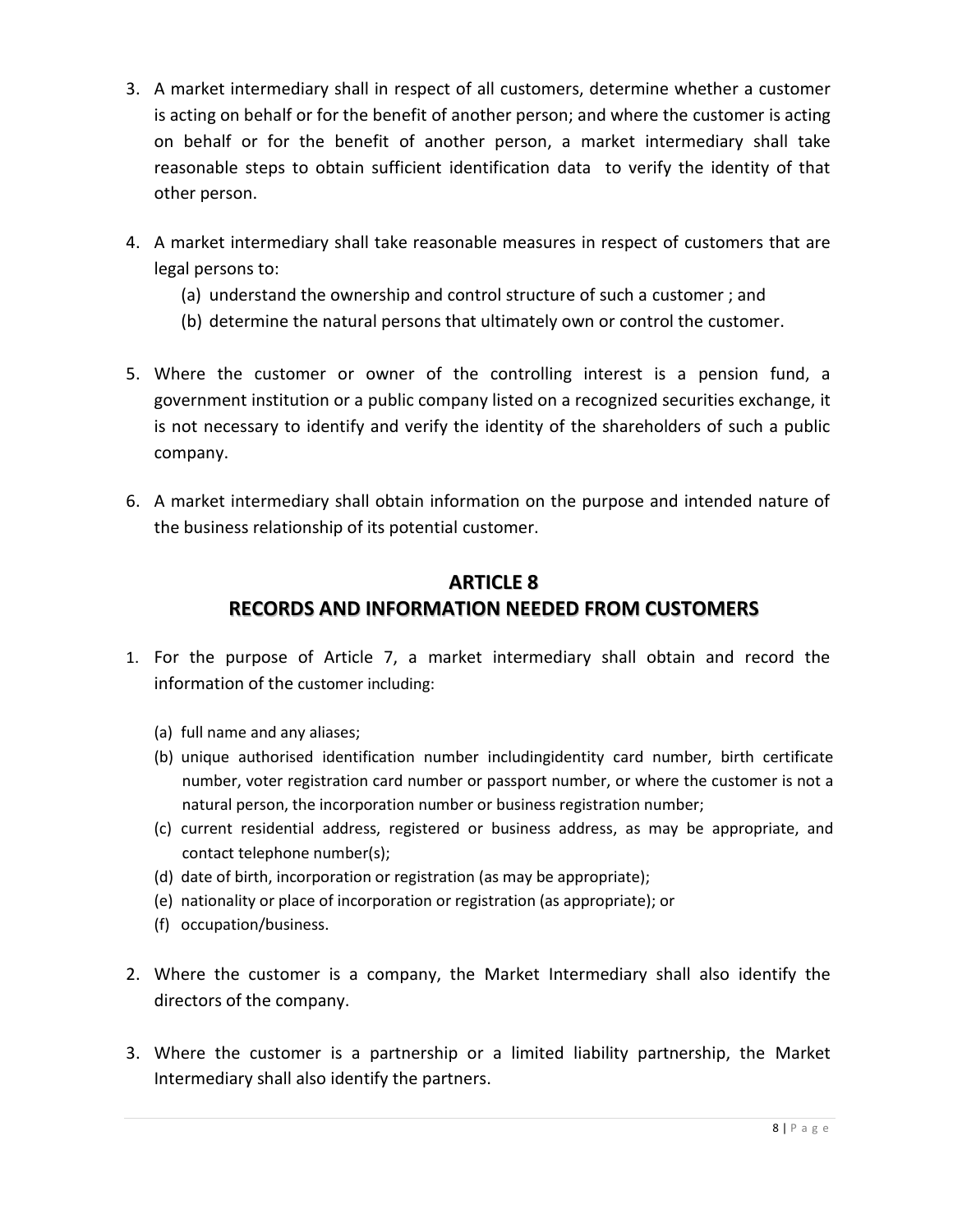## **ARTICLE 9 RISK BASED APPROACH**

1. A market intermediary shall subject all customers to a full range of customer due diligence measures:

Provided that a market intermediary may, determine the risk attached to a particular type of a customer, business relationship, transaction or products, depending on the type of customer product, transaction or location of the customer and may apply reduced or simplified customer due diligence measures.

- 2. A market intermediary shall adopt:
	- (a) an enhanced customer due diligence process for higher risk categories of customers, business relations or transactions; and
	- (b) a simplified customer due diligence process for lower risk categories of customers, business relation or transactions.
- 3. An enhanced customer due diligence process shall include enquiries on the following:
	- (a) the purpose for opening an account;
	- (b) the level and nature of trading activities intended ;
	- (c) the ultimate beneficial owners ;
	- (d) the source of funds ; and
	- (e) senior management's approval for opening the account.
- 4. For the purpose of this Article:
	- (a) high risk customers shall include non‐resident customers from locations known for high crime rate, customers from jurisdictions designated by financial action task force as high-risk jurisdiction or jurisdictions which do not or insufficiently apply the Financial Action Task Force recommendations, Politically Exposed Persons as well as person or company clearly related to them, companies which have nominee shareholders;
	- (b) high risk transaction shall include complex legal arrangements such as unregulated investment vehicles or special purpose vehicles, electronic transfers or non-face-to-face transactions; and
	- (c) "Financial Action Task Force" means an intergovernmental policy making body established to set standards and promote effective implementation of statutory, regulatory and operational measures for combating money-laundering, terrorist financing and other related threats to the integrity of the international financial system.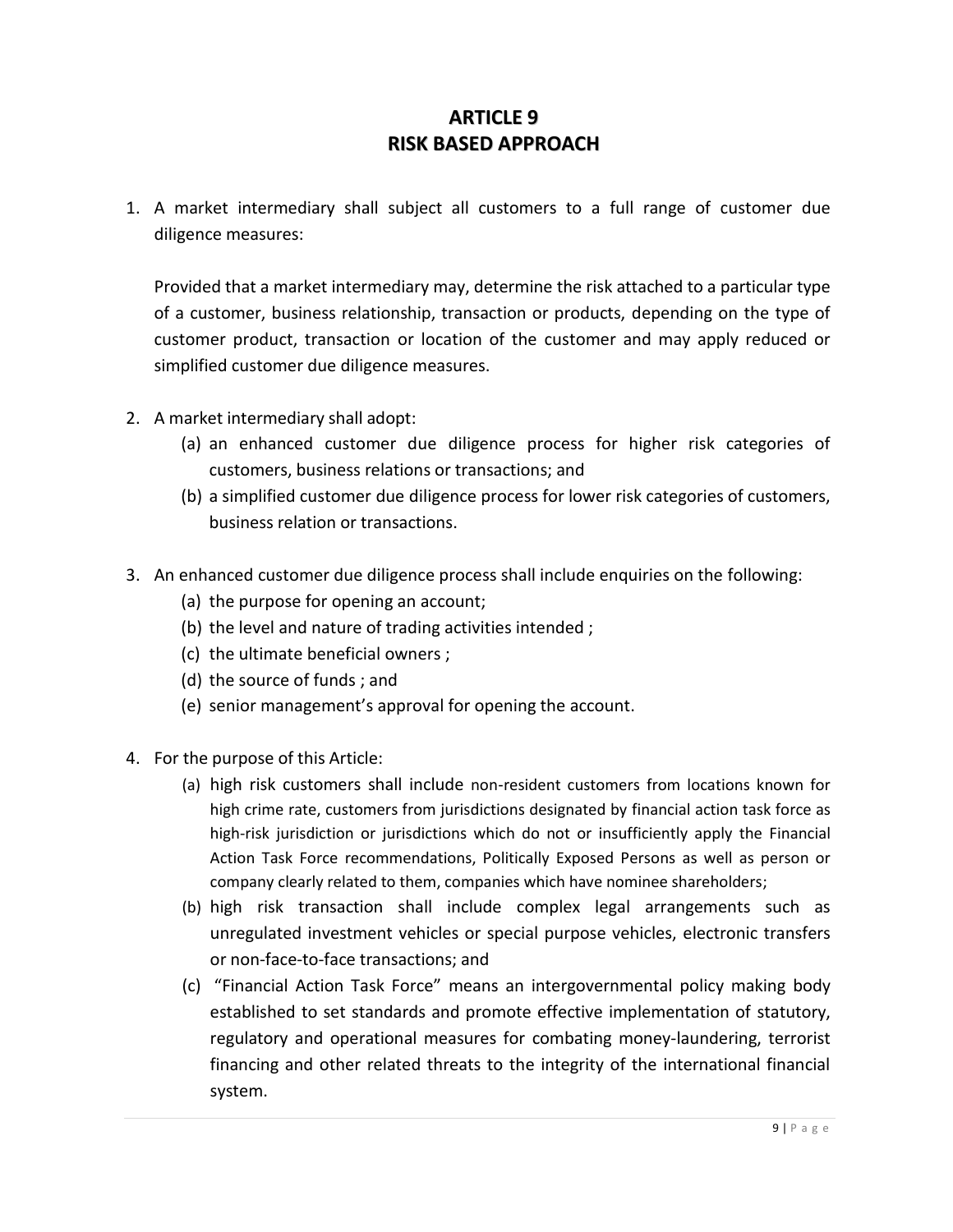#### **ARTICLE 10**

# **APPLICATION OF CUSTOMER DUE DILIGENCE MEASURES TO EXISTING CUSTOMERS**

- 1. A Market Intermediary shall apply customer due diligence measures to existing customers on the basis of materiality and risk, and shall continue to conduct due diligence on such existing relationships at appropriate times.
- 2. The appropriate time to conduct customer due diligence by a market intermediary includes where:
	- (a) a transaction of significant value takes place;
	- (b) a client's documentation standards change substantially ;
	- (c) there is a material change in the way that an account is operated ; and
	- (d) the market intermediary becomes aware that it lacks sufficient information about an existing client.
- 3. A market intermediary shall keep clients' identification records available for inspection by a Competent Authority.

### **ARTICLE 11**

# **RELIANCE ON IDENTIFICATION AND VERIFICATION ALREADY PERFORMED**

When a Market Intermediary acquires, either in whole or in part, the business of another financial institution, the acquiring market intermediary shall perform customer due diligence measures on customers acquired with the business at the time of the acquisition except where the acquiring market intermediary has:

- (a) also acquired all corresponding customer records, including customer identification information and has no reason to doubt the veracity or adequacy of the information so acquired; and
- (b) conducted due diligence enquiries that have not raised any doubt on the part of the acquiring market intermediary as to the adequacy of anti-money laundering and combating the financing of terrorism measures previously adopted in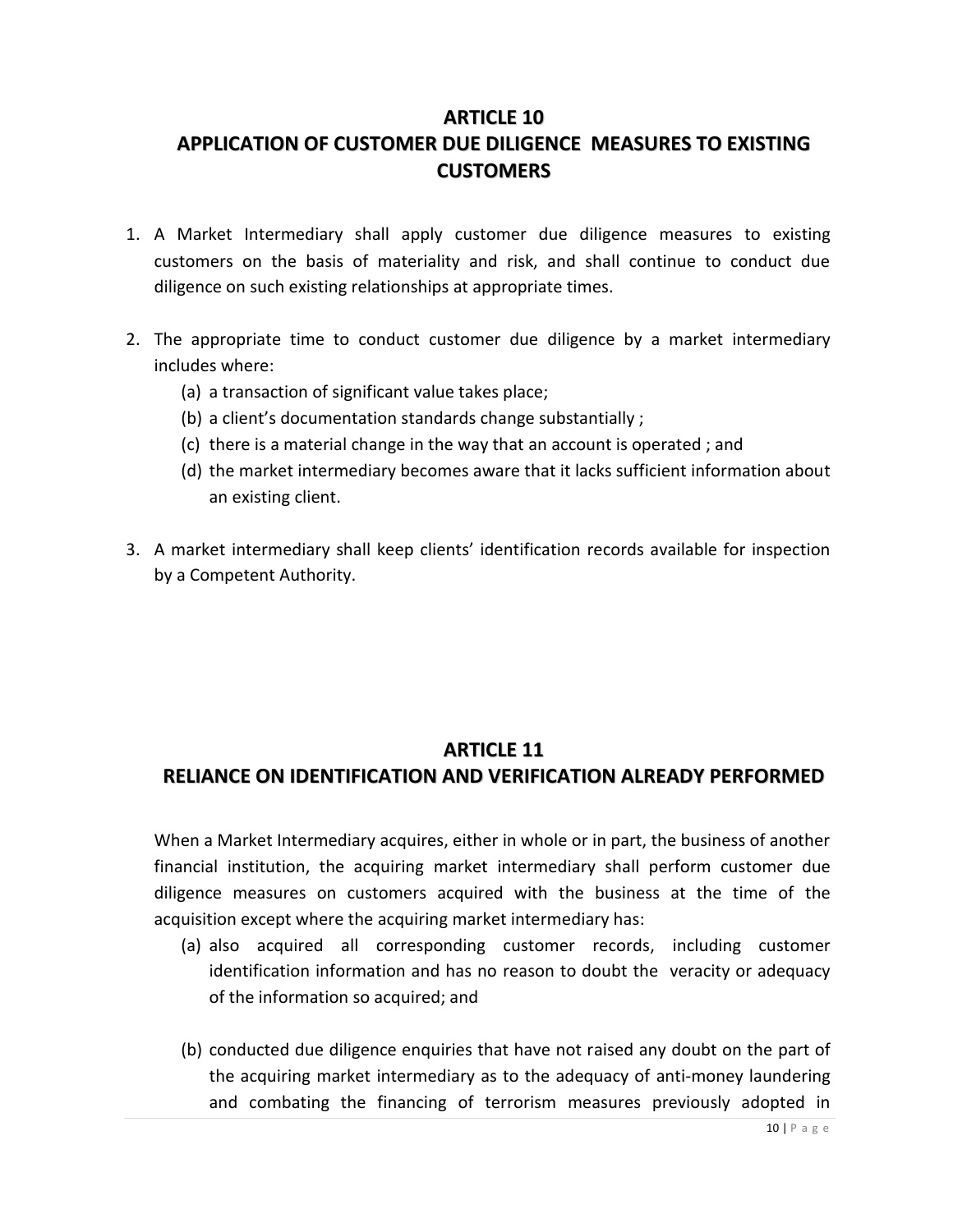relation to the business or part thereof now acquired by the acquiring market intermediary.

# **ARTICLE 12 TIMING OF VERIFICATION**

- 1. A market intermediary shall verify the identity of the client, beneficial owner and occasional clients before or during the course of establishing a business relationship or conducting transactions for them.
- 2. A market intermediary shall complete the verification of the identity of the client, beneficial owner and occasional client following the establishment of the business relationship where:
	- (a) it shall take place as soon as reasonably practicable;
	- (b) it is essential not to interrupt the normal business conduct of the client ; and
	- (c) the money laundering and financing of terrorism risks can be effectively managed.
- 3. Where a client is permitted to utilize the business relationship before verification, a Market Intermediary shall adopt risk management procedures concerning the conditions under which this utilisation may occur and these procedures shall include:
	- (a) a limit on the number of transactions;
	- (b) a limitation of the types and amounts of transactions that can be performed; and
	- (c) the monitoring of large or complex transactions being carried out outside the expected norms for that type of relationship.

### **ARTICLE 13 NON-COMPLETION OF CUSTOMER DUE DILIGENCE MEASURES**

- 1. Where the market intermediary is unable to complete customer due diligence measures, the market intermediary shall terminate the business relationship.
- 2. Where the market intermediary has terminated a business relationship and it considers the circumstances as suspicious, it shall file a suspicious transaction report.

## **ARTICLE 14 ENHANCED DUE DILIGENCE TO POLITICALLY EXPOSED PERSONS**

A Market Intermediary shall, in relation to politically exposed persons perform enhanced Customer Due Diligence measures in addition to normal customer due diligence measures, including but not limited to: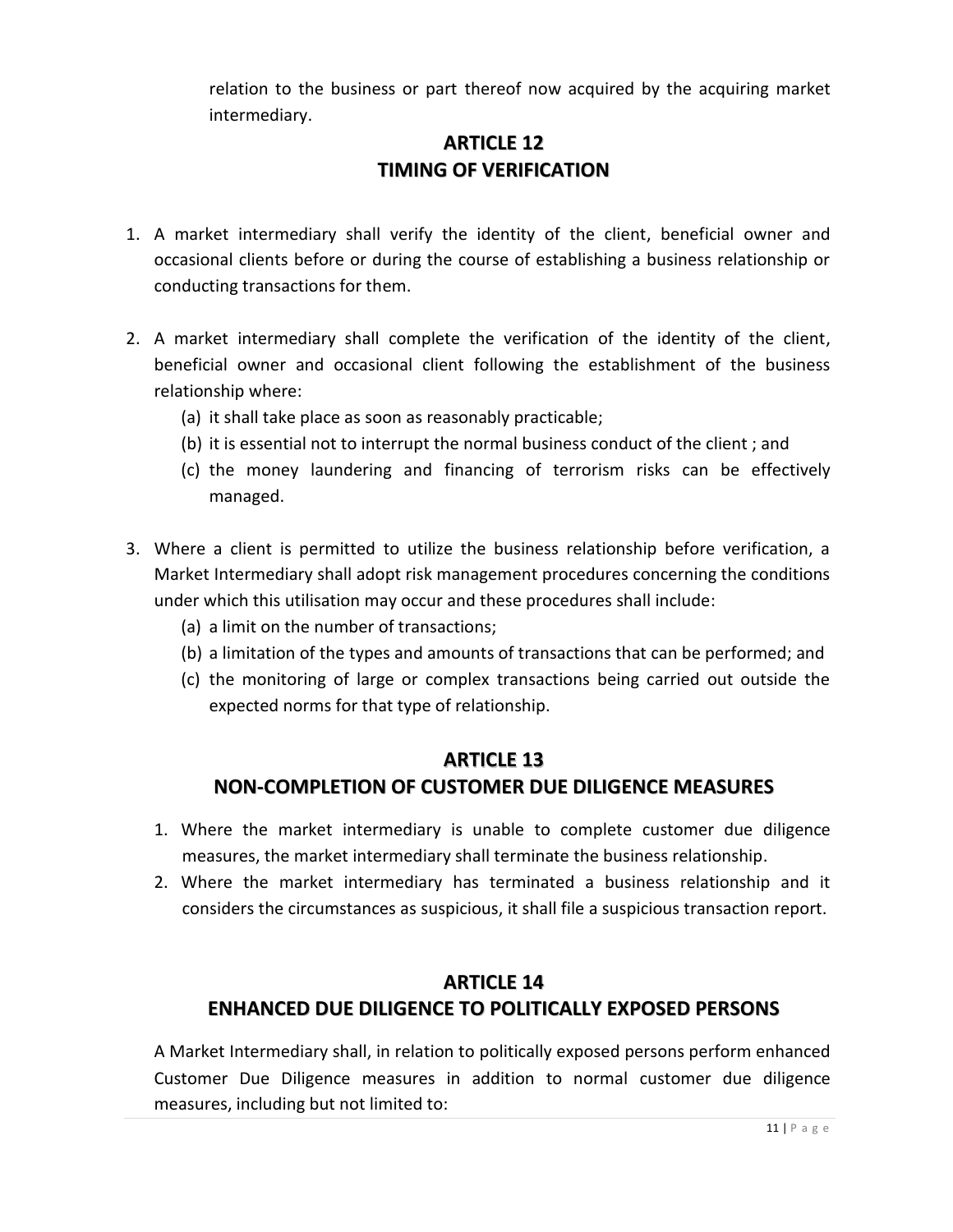- (a) implementing appropriate internal policies, procedures and risk management systems;
- (b) making a determination to establish or continue business relations where the customer or beneficial owner is a politically exposed person or subsequently found to be or subsequently becomes a politically exposed person;
- (c) taking reasonable measures to establish the source of wealth and source of funds of the customer or beneficial owner, and
- (d) conducting enhanced monitoring of business relations with the customer during the course of business relations.

## **ARTICLE 15 RELATIONSHIP WITH A SHELL BANK**

- 1. A market intermediary shall not establish a correspondent relationship with a shell bank.
- 2. A market intermediary shall take all necessary measures to satisfy itself that a correspondent market intermediary in a foreign country does not permit its accounts to be used by shell banks.

# **ARTICLE 16 MEASURES TO PREVENT THE MISUSE OF NEW TECHNOLOGIES AND NON-FACE-TO-FACE TRANSACTIONS**

- 1. A market intermediary shall put in place:
	- (a) policies or take such measures necessary to prevent the misuse of technological developments such as credit or debit cards, to facilitate money laundering or financing of terrorism schemes; and
	- (b) policies and procedures to address any specific risks associated with non-face to face business relationships or transactions.
- 2. The market intermediary shall implement policies and procedures referred to in this Article when establishing customer relationships and when conducting due diligence.

# **ARTICLE 17 RECORD KEEPING**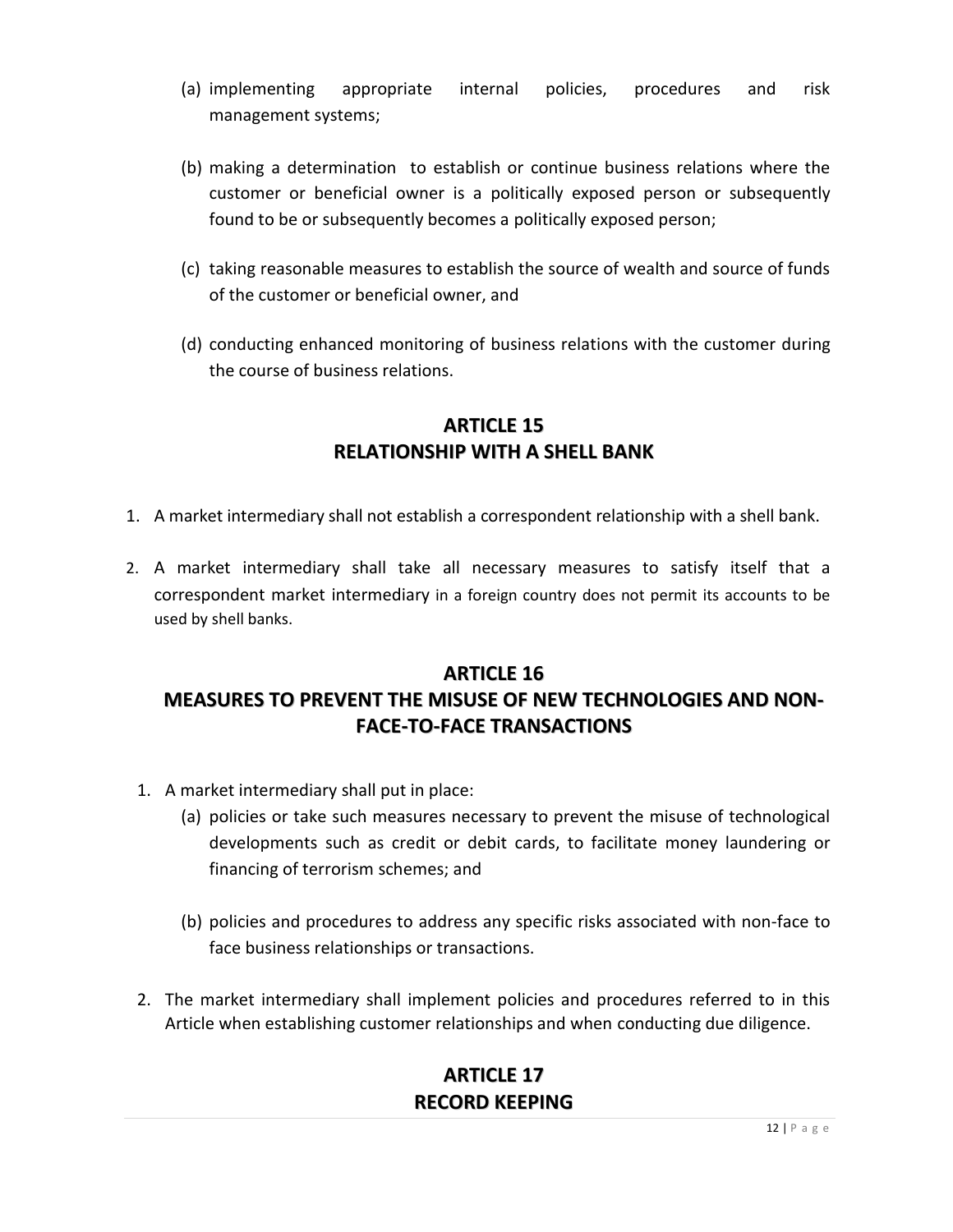- 1. A market intermediary shall:
	- (a) maintain all necessary records of transactions, for at least ten (10) years following completion of the transaction if requested by the Competent Authority or any financial intelligence unit within the Community in specific cases;
	- (b) maintain records of the identification data, account files and business correspondence for at least ten (10) years following the termination of an account or business relationship or longer if requested by the Competent Authority or any financial intelligence unit within the Community in specific cases;
	- (c) ensure that all clients transaction records and information are available on a timely basis to the Competent Authority or any financial intelligence unit within the Community; and
	- (d) keep the necessary components of transaction records which shall include customers' and beneficiaries' names, addresses or other identifying information recorded by the Market Intermediary, the nature and date of the transaction, the type and amount of currency involved, and the type and identifying number of any account involved in the transaction.

# **ARTICLE 18 ENSURING CUSTOMER INFORMATION IS KEPT UP-TO-DATE**

A market intermediary shall periodically review the adequacy of customer identification information obtained in respect of customers and beneficial owners and ensure that the information is kept up to date, particularly for higher risk categories of customers.

## **ARTICLE 19 COMPLEX AND UNUSUAL LARGE TRANSACTIONS**

- 1. A Market Intermediary shall pay special attention to complex, unusually large transactions or unusual patterns of transactions that do not have apparent or visible economic or lawful purpose.
- 2. Transactions or patterns of transactions under sub-article 1 shall include:
	- (a) significant transactions relative to the relationship;
	- (b) transactions that exceed certain limits;
	- (c) very high account turnovers that are inconsistent with the size of the account balance; or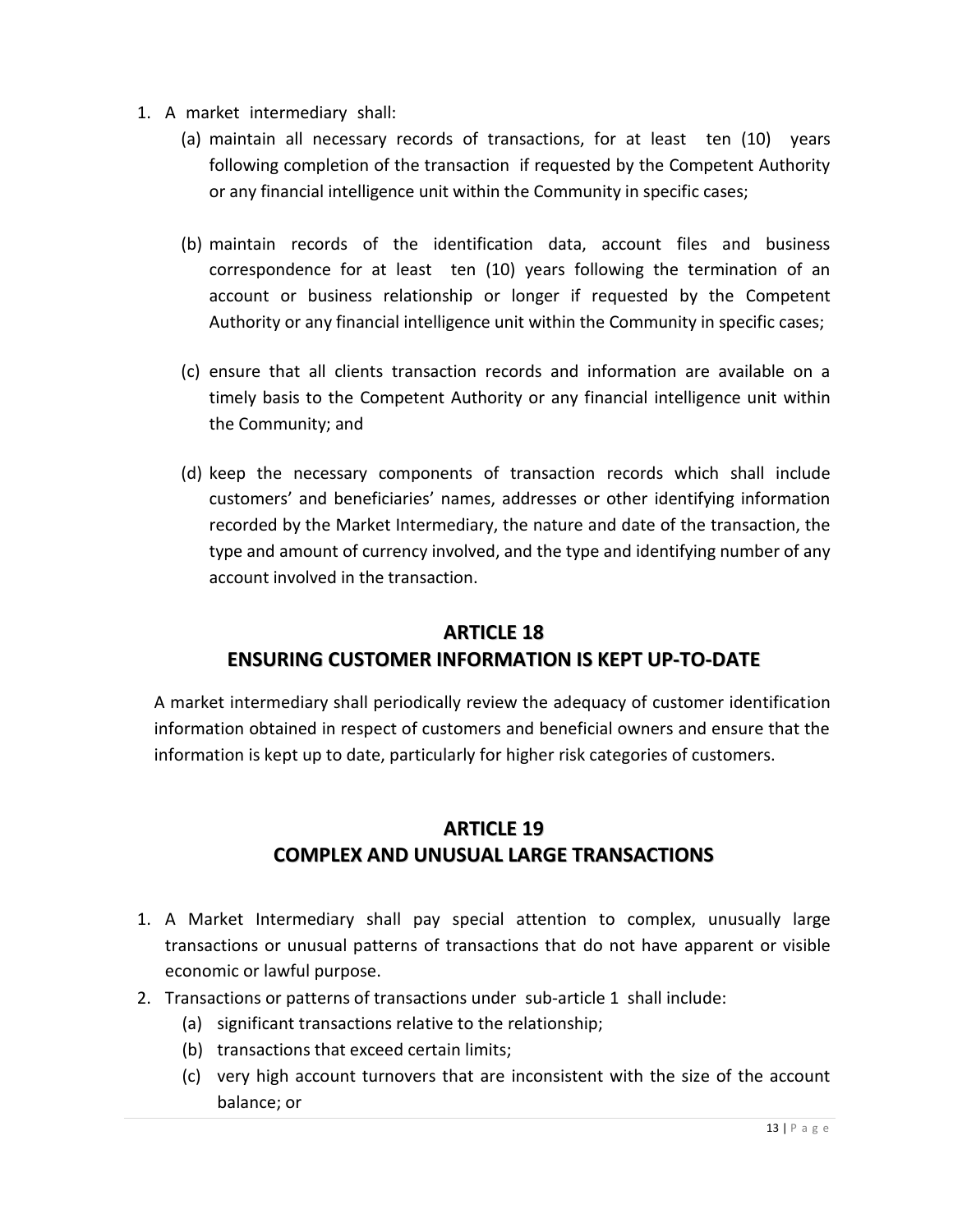- (d) transactions which fall out of the regular pattern of the account's activities.
- 3. A Market Intermediary shall examine as far as possible the background and purpose for such transactions and set forth their findings in writing which findings shall be made available to the Competent Authority or any financial intelligence unit within the Community, and kept for at least ten (10) years from the end of the business relationship.

## **ARTICLE 20 INTERNAL PROCEDURES, POLICIES AND CONTROLS**

- 1. A market intermediary shall establish and maintain internal procedures, policies and controls to prevent money laundering and financing of terrorism and to communicate these procedures, policies and controls to their employees and agents.
- 2. The procedures, policies and controls instituted under sub-article 1 shall cover Customer Due Diligence, record retention, detection of unusual and suspicious transactions, staff screening and training, and reporting obligations.
- 3. In formulating its policies, procedures and controls, a market intermediary shall take into consideration money laundering and financing of terrorism threats that may arise from the use of new technologies, especially those that promote anonymity.
- 4. A market intermediary shall develop appropriate compliance management arrangements, including at least, the appointment of a management -level officer as the anti-money laundering and combating the financing of terrorism officer to oversee its anti-money laundering and control of terrorist financing programme.
- 5. The market intermediary shall ensure that the anti-money laundering and combating of financing of terrorism officer, as well as any other persons appointed to assist him, have timely access to all customer records and other relevant information required to discharge their functions.
- 6. A market intermediary shall maintain an audit function that is adequately resourced and independent, and which shall be able to regularly assess the effectiveness of the market intermediary's internal policies, procedures and controls, and its compliance with statutory and regulatory requirements.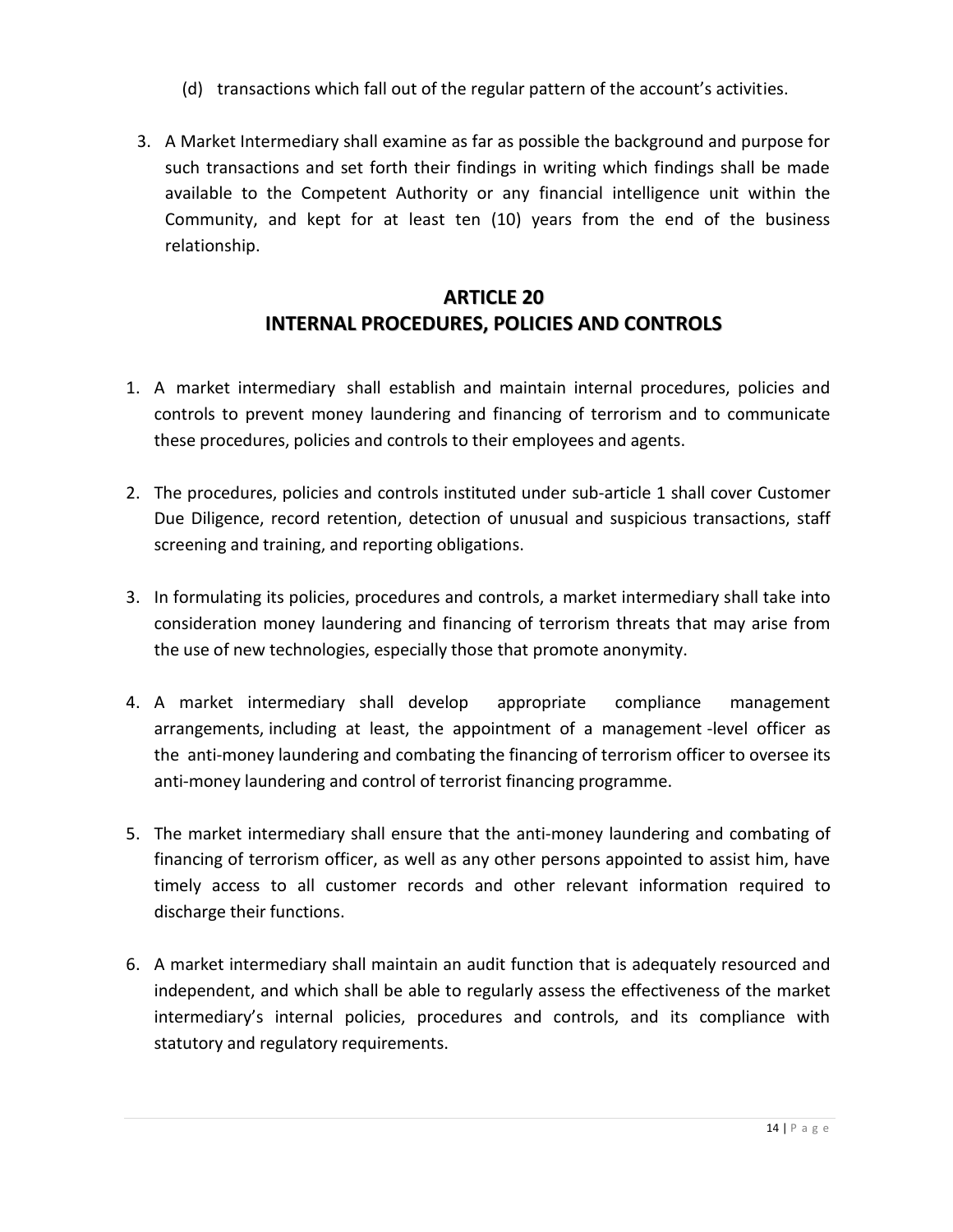- 7. A market intermediary shall have in place screening procedures to ensure high standards when hiring employees and agents.
- 8. A market intermediary shall take all appropriate steps to ensure that its staff and agents are regularly trained on anti-money laundering and combating the financing of terrorism laws and methods and identification of suspicious transactions.

# **ARTICLE 21 SUSPICIOUS TRANSACTION REPORTING**

- 1. A market intermediary shall:
	- (a) be alert to the various patterns of conduct set out in the Schedule to this Directive that have been known to be suggestive of money laundering and maintain a checklist of such transactions which shall be disseminated to the relevant staff;
	- (b) immediately file a suspicious transaction report with the financial intelligence unit in the primary jurisdiction; and
	- (c) maintain confidentiality in respect of any investigation and suspicious transaction report that may be filed with the relevant authority.
- 2. A market intermediary, its directors, officers and employees whether permanent or temporary shall not disclose that a report shallbe filed or has been filed with the Financial Intelligence Unit.
- 3. A market intermediary shall put in place a structure that ensures the operational independence of the anti-money laundering and combating of financing of terrorism officer.
- 4. A market intermediary who suspects or has reason to suspect that funds are the proceeds of a criminal activity or are related to financing of terrorism shall promptly report its suspicions to the Financial Intelligence Unit, provided that all suspicious transactions, including attempted transactions are reported regardless of the amount involved and whether the transactions involve tax matters or other things.

# **ARTICLE 22 PROHIBITION OF DISCLOSURE**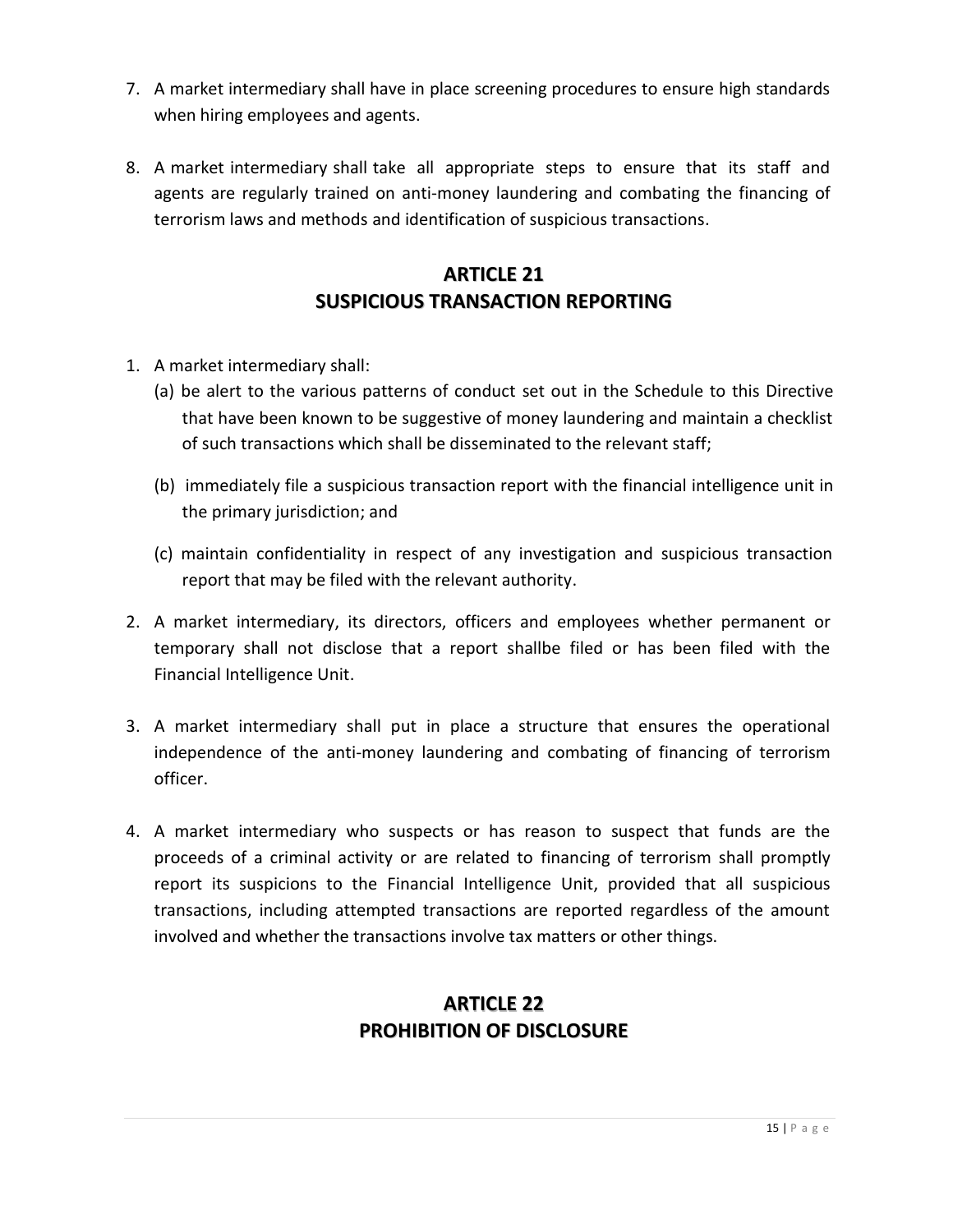- 1. A Market Intermediary shall not disclose to the customer concerned or to any other third persons the fact that information has been transmitted in accordance with Article 21 of this Directive or that a Money Laundering or Financing of terrorism investigation is being or may be carried out.
- 2. The prohibition laid down in sub-article 1 shall not include disclosure:
	- (a) to the Competent Authorities;
	- (b) to the Financial Intelligence Units;
	- (c) by leave of court; or
	- (d) between organisations in which Partner States are members and impose requirements equivalent to those laid down in this Directive.

# **ARTICLE 23 ENFORCEMENT AND SANCTIONS**

- 1. The Competent Authority shall report any non-compliance by a market intermediary to the Financial Intelligence Unit.
- 2. The Competent Authority may, upon being satisfied that a market intermediary has failed to comply with the provisions of this Directive, impose the following administrative sanctions:
	- (a) a requirement that the market intermediary shall comply with this Directive within a specified period;
	- (b) a reprimand;
	- (c) a restriction or suspension of certain business activities;
	- (d) a revocation or suspension of a business licence; or
	- (e) issue an order to the market intermediary to suspend or remove from office any member of the staff who fails to comply.
- 3. Before imposing an administrative sanction, the Competent Authority shall give the market intermediary a notice in writing indicating:
	- (a) nature of non-compliance;
	- (b) intention to impose administrative sanction; and
	- (c) amount or particulars of the intended administrative sanction.
- 4. The market intermediary may, in writing, within a period specified in the notice, make representations as to why the administrative sanctions should not be imposed.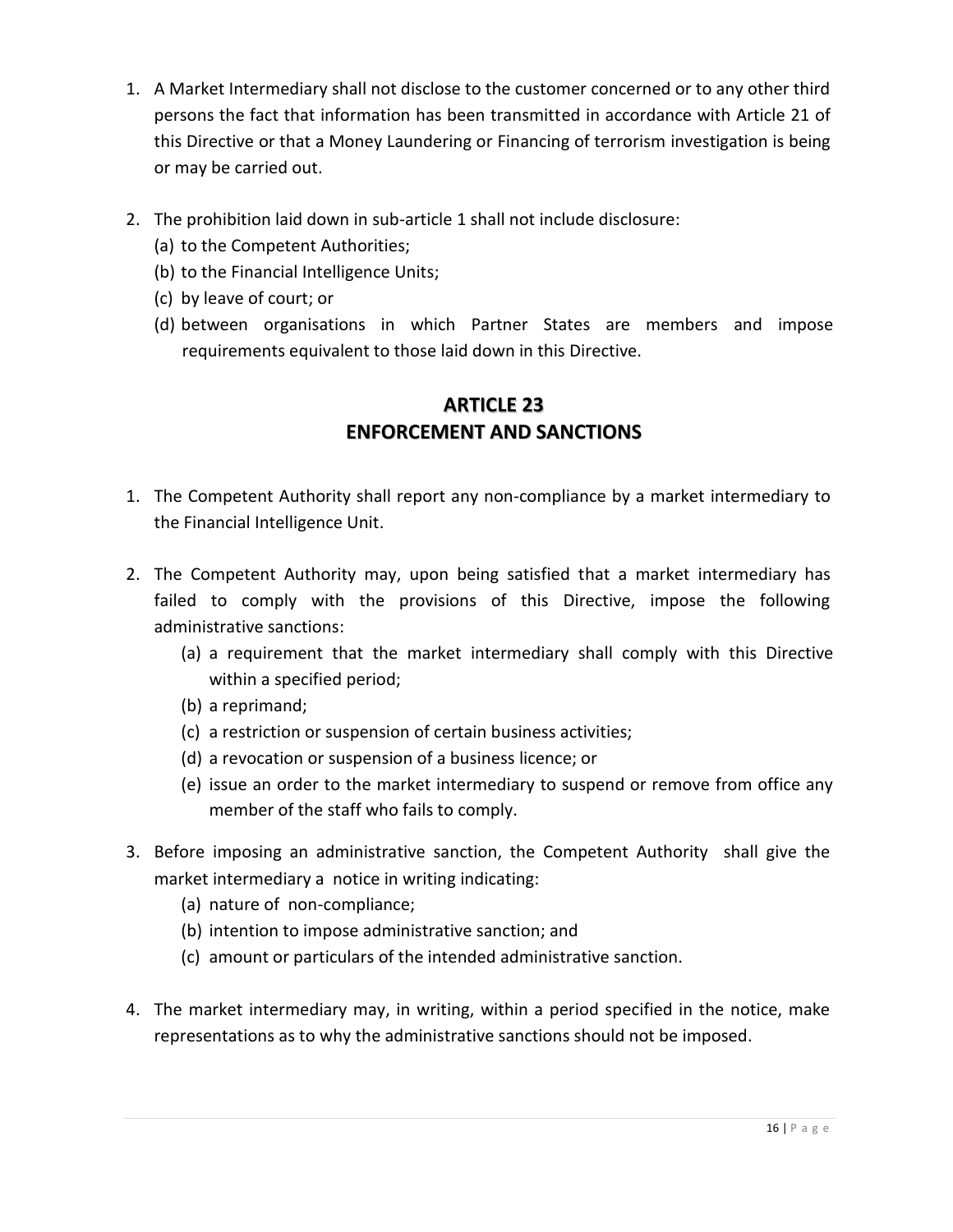- 5. The Competent Authority shall ensure that when determining the type and amount of administrative sanctions, it shall take into account all relevant circumstances, including:
	- (a) the gravity and the duration of the non-compliance;
	- (b) the degree of responsibility;
	- (c) profits gained or losses avoided;
	- (d) losses for third parties caused by the non-compliance;
	- (e) the level of cooperation by the responsible natural or legal person with the Competent Authority; and
	- (f) previous non-compliance by the responsible natural or legal person.

# **ARTICLE 24 AMENDMENTS**

- 1. This Directive may be amended by the Council of Ministers.
- 2. Any proposals for amendment may be submitted in writing by the Partner States to the Secretary General of the East African Community.

# **ARTICLE 25 IMPLEMENTATION**

- 1. Partner States shall bring into force the laws, regulations and administrative provisions necessary to comply with this Directive not later than one year from the date of the Council of Ministers' issuance of the directive.
- 2. The Partner States shall inform the Council of Ministers of the implementation of sub article (1).
- 3. When Partner States adopt those measures they shall contain a reference to this Directive or shall be accompanied by such a reference on the occasion of their official publication. The methods for making such reference shall be laid down by Partner States.

# **ARTICLE 26 ENTRY INTO FORCE**

This Directive shall enter into force upon issuanceby the Council of Ministers.

# **ARTICLE 27 ADDRESSEES**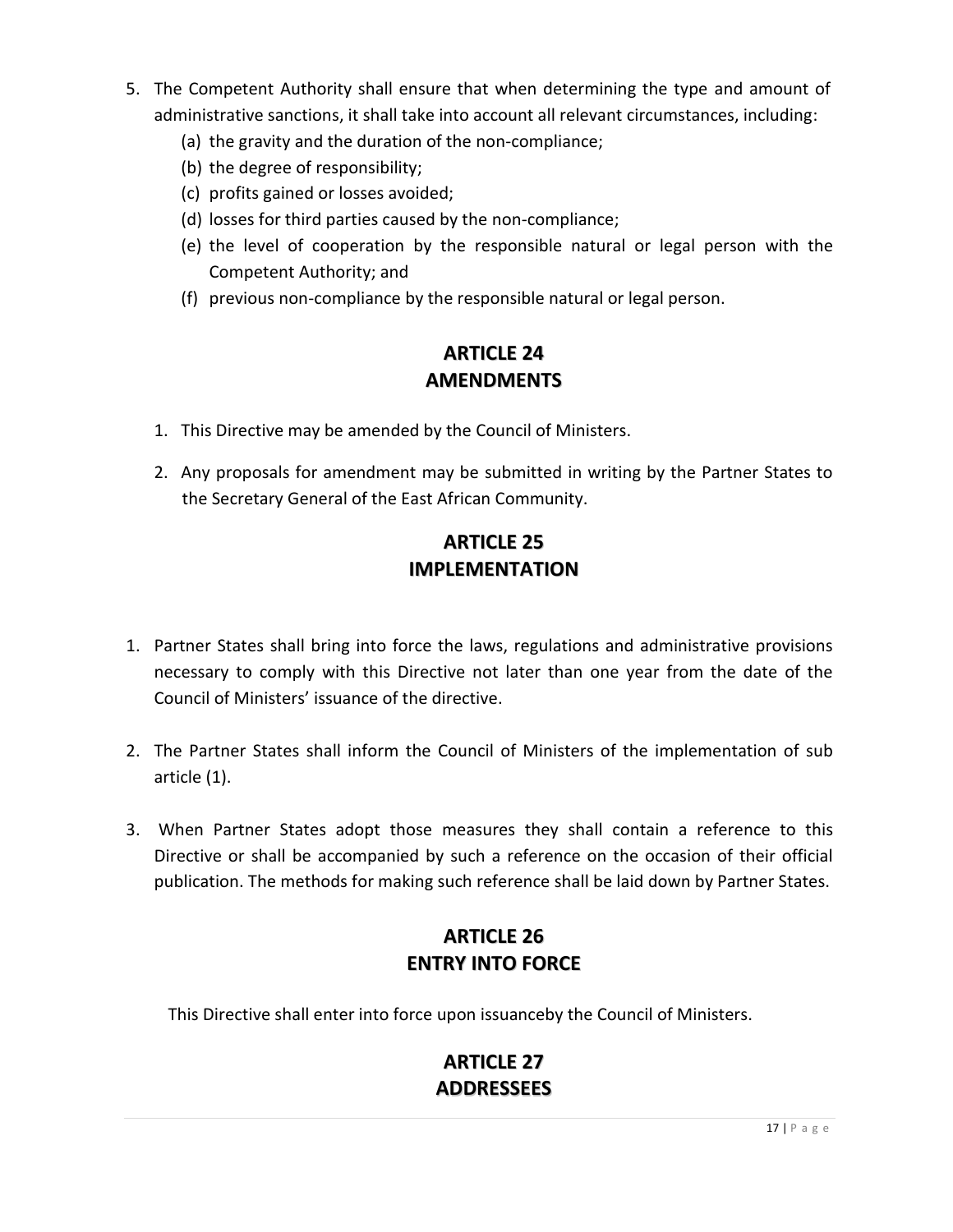*This Directive is addressed to the Partner States. Done in Arusha, Tanzania …..*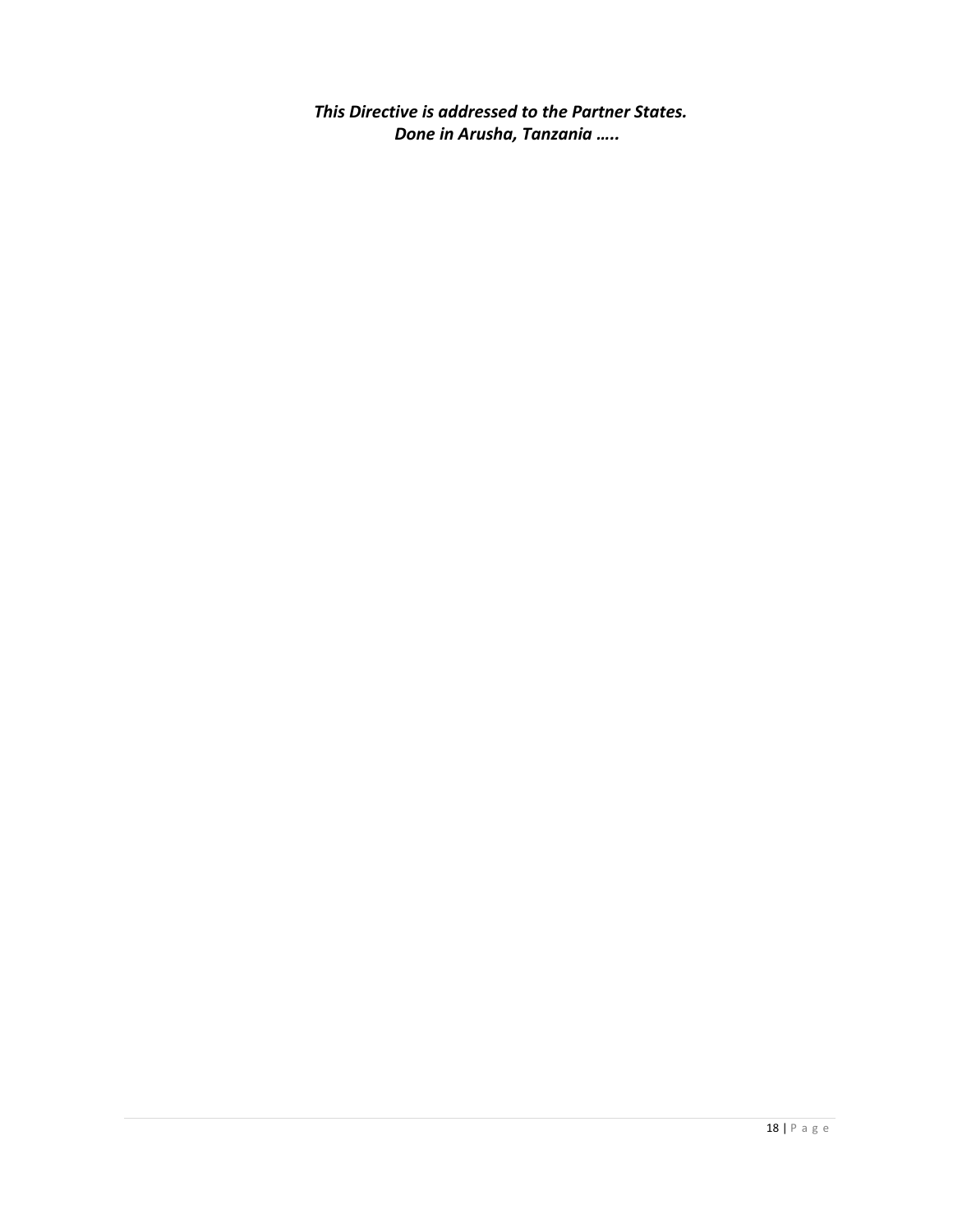# **SCHEDULE (Article 21)**

## **SUSPICIOUS INDICATORS FOR MONEY LAUNDERING/ FINANCING OF TERRORISM**

#### **1. Customer Due Diligence**

- (a) The customer provides the market intermediary with unusual or suspicious identification documents that cannot be readily verified or are inconsistent with other statements or documents that the customer has provided. This indicator may apply to account openings and to interaction subsequent to account opening, such as electronic transfers.
- (b) During the account opening process, the customer refuses to provide information to complete customer due diligence, such as occupation or prior financial relationships.
- (c) The customer, is reluctant to provide the market intermediary with complete information about the nature and purpose of the customer's business, prior financial relationships, anticipated account activity, the entity's officers and directors or business location.
- (d) The customer, , is located in a jurisdiction that is known as a bank secrecy haven, a tax shelter, or high‐risk geographic locations such as narcotics producing jurisdiction.
- (e) The customer is reluctant to meet personnel from the market intermediary in person, is very secretive or evasive or becomes defensive when asked to provide more information.
- (f) The customer refuses to identify a legitimate source for funds or provides the Market Intermediary with information that is false, misleading, or substantially inaccurate
- (g) The customer engages in frequent transactions through money services businesses.
- (h) The customer's background, is questionable or does not meet expectations based on the customer's business activities.
- (i) The customer has no discernable reason for using the market intermediary 's service or the market intermediary's disadvantageous location does not discourage the customer fFor instance a customer lacks roots to the local community or has come out of his or her way to use the market intermediary.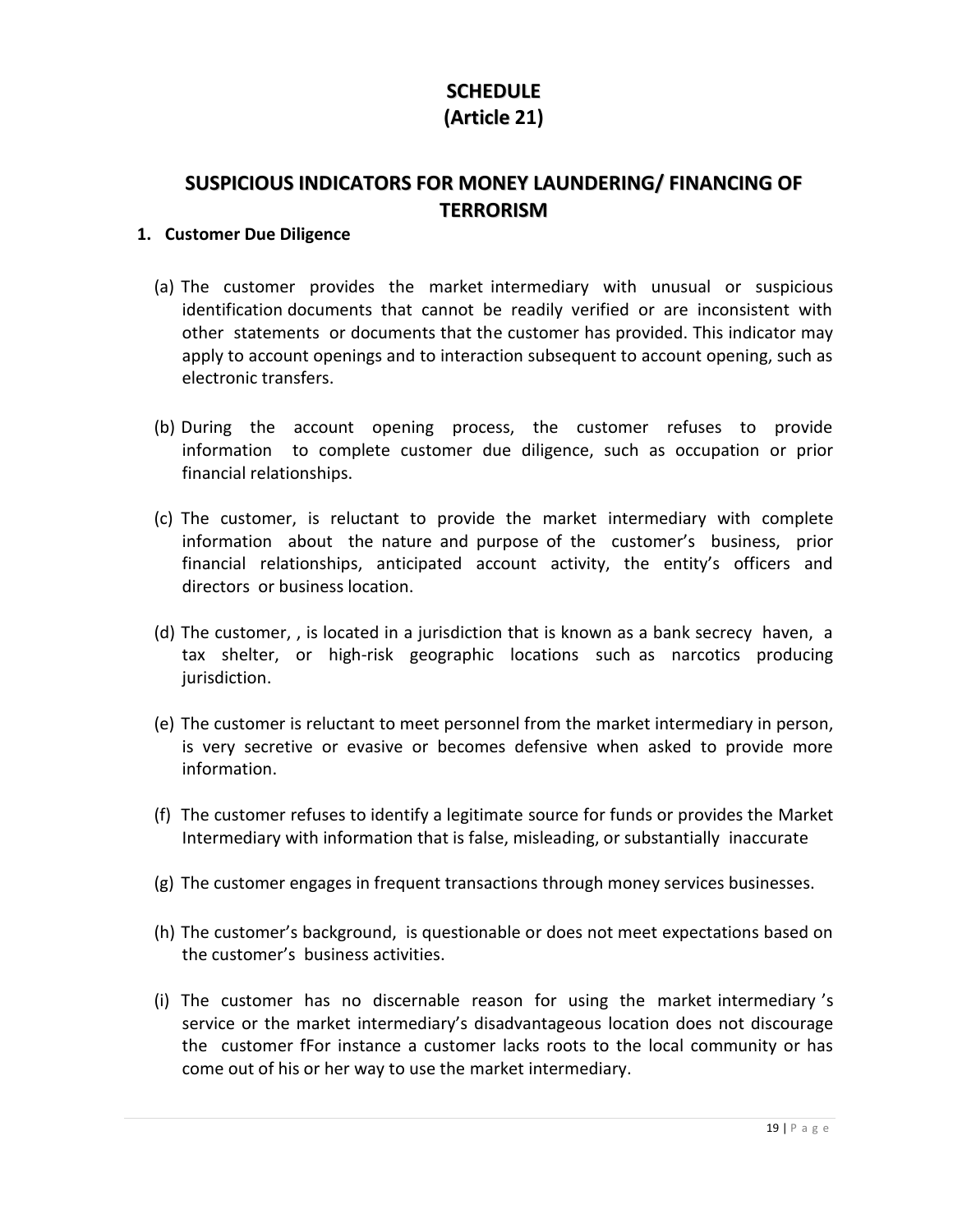- (j) The customer refuses to provide information regarding the beneficial owners of an account opened for an entity, or provides information that is false, misleading or substantially inaccurate.
- (k) The customer's address is associated with multiple other accounts that do not appear to be related.
- (l) The customer has a history of changing financial advisors or using multiple firms or banks. This indicator is heightened when the customer uses firms located in numerous jurisdictions.
- (m)The customer is known to be experiencing extreme financial difficulties.
- (n) The customer is, or is associated with, a Politically Exposed Person or senior political figure.
- (o) The customer refuses to invest in more appropriate securities when those securities would require a more enhanced customer due diligence procedure.
- (p) The customer with a significant history with the market intermediary abruptly liquidates all of his or her assets in order to remove wealth from the jurisdiction.
- (q) The customer appears to be acting as a fiduciary for someone else but is reluctant to provide more information regarding whom he or she may be acting for.
- (r) The customer is publicly known to have criminal, civil or regulatory proceedings against him or her for crime, corruption or misuse of public funds or is known to associate with such criminal activities. Sources for this information include news items or Internet searches.
- (s) The customer inquires as to how quickly he or she can liquidate his or her accounts or earnings without explaining why or provides suspicious reasons for doing so.
- (t) The customer opens an account or purchases a product without any regard to loss, commissions or other costs associated with that account or product.
- (u) The customer has commercial or other types of relationships with risky persons or institutions.
- (v) The customer acts through intermediaries, such as money managers or advisers, in order not to have his or her identity registered.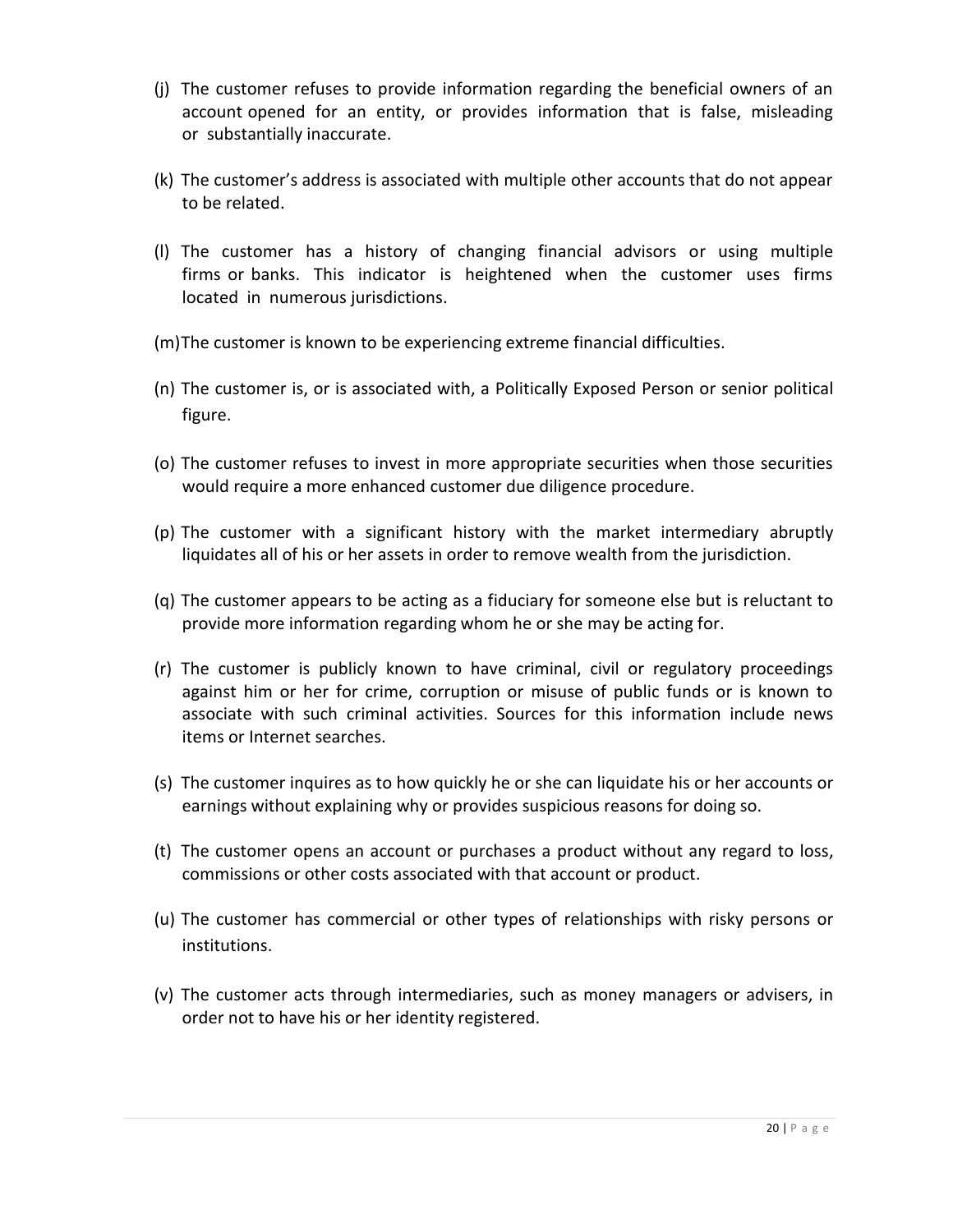- (w) The customer exhibits unusual concern with the market intermediary's compliance with the reporting requirements or the market intermediary's anti-money laundering and combating of financing of terrorism policies.
- (x) The customer is reluctant to provide the market intermediary with information required to file reports or fails to proceed with a transaction once asked for documentation or learns of any recordkeeping requirements.
- (y) The customer is interested in paying higher charges to the market intermediary in order to keep some of his or her information secret.
- (z) The customer tries to persuade an employee of the market intermediary not to file a required report or not to maintain required records.
- (aa) The customer funds, deposits, withdraws or purchases financial or monetary instruments below a threshold amount in order to avoid any reporting or recordkeeping requirements imposed by the jurisdiction.
- (bb) The customer requests that account openings and closings in his or her name or in the name of family members be done without producing a paper trail.
- (cc) A law enforcement organisation or agency has issued subpoenas or summonses regarding a customer or account at the market intermediary.

#### **2. Fund Transfers or Deposits**

- (a) Electronic transfers are sent to, or originate from, financial secrecy havens, tax shelters or high‐risk geographic locations, such as jurisdictions known to produce narcotics, psychotropic drugs or to be related to terrorism, without an apparent business reason or connection to a securities transaction.
- (b) Electronic transfers or payments to or from unrelated third parties or where the name or account number of the beneficiary or remitter has not been supplied.
- (c) Many small incoming electronic transfers or deposits are made, either by the customer or third parties, using cheques, money orders or cash that are almost immediately withdrawn or electronically transferred in a manner inconsistent with the customer's business or history.
- (d) Incoming payments made by third‐party cheques or cheques with multiple endorsements.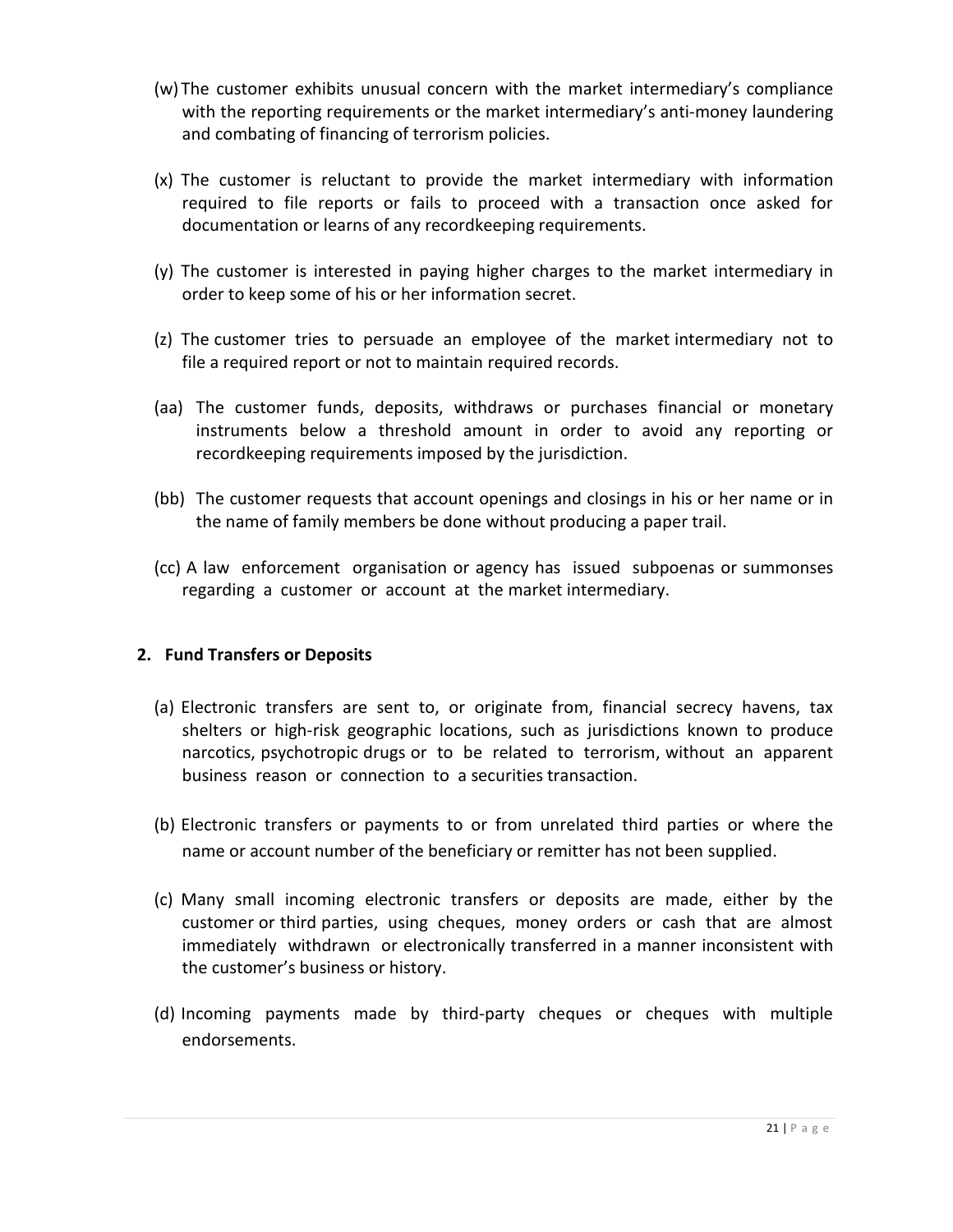- (e) Deposits of large amounts in small‐denomination currencies to a fund account or exchanges of small denomination currency for larger denomination currency
- (f) An electronic transfer activity that is unexplained, repetitive, unusually large or shows an unusual pattern or which has no apparent business purpose.
- (g) The securities account is used for payments or outgoing electronic transfers with little or no securities activities such as where the account appears to be used as a depository account or a conduit for transfers.
- (h) The controlling owner or officer of a public company transfers funds into his personal account or into the account of a private company that he or she owns or that is listed as an authorised signatory.
- (i) The quick withdrawal of funds after a very short period in the account.
- (j) The transfer of funds to financial or banking institutions other than those from where the funds were initially directed, specifically when different countries are involved.
- (k) Transfers or journals between different accounts owned by the customer with no apparent business purpose.
- (I) Customer requests that certain payments be routed through nostro<sup>1</sup> or correspondent accounts held by the financial intermediary or sundry accounts instead of its own account.

#### **3. Bearer Securities**

 $\overline{a}$ 

- (a) The customer requests cashing bearer securities without first depositing them into an account or frequently deposits bearer securities into an account.
- (b) The customer's explanation regarding the method of acquiring the bearer securities is suspicious The customer deposits bearer securities together with a request to journal the shares into multiple accounts that do not appear to be related, or to sell or otherwise transfer ownership of the shares.

#### **Unusual Securities Transactions and Account Activity**

 $<sup>1</sup>$  Nostro and vostro are accounting terms used to distinguish an account held for another entity from</sup> an account another entity holds. The entities in question are almost always, but need not be, banks.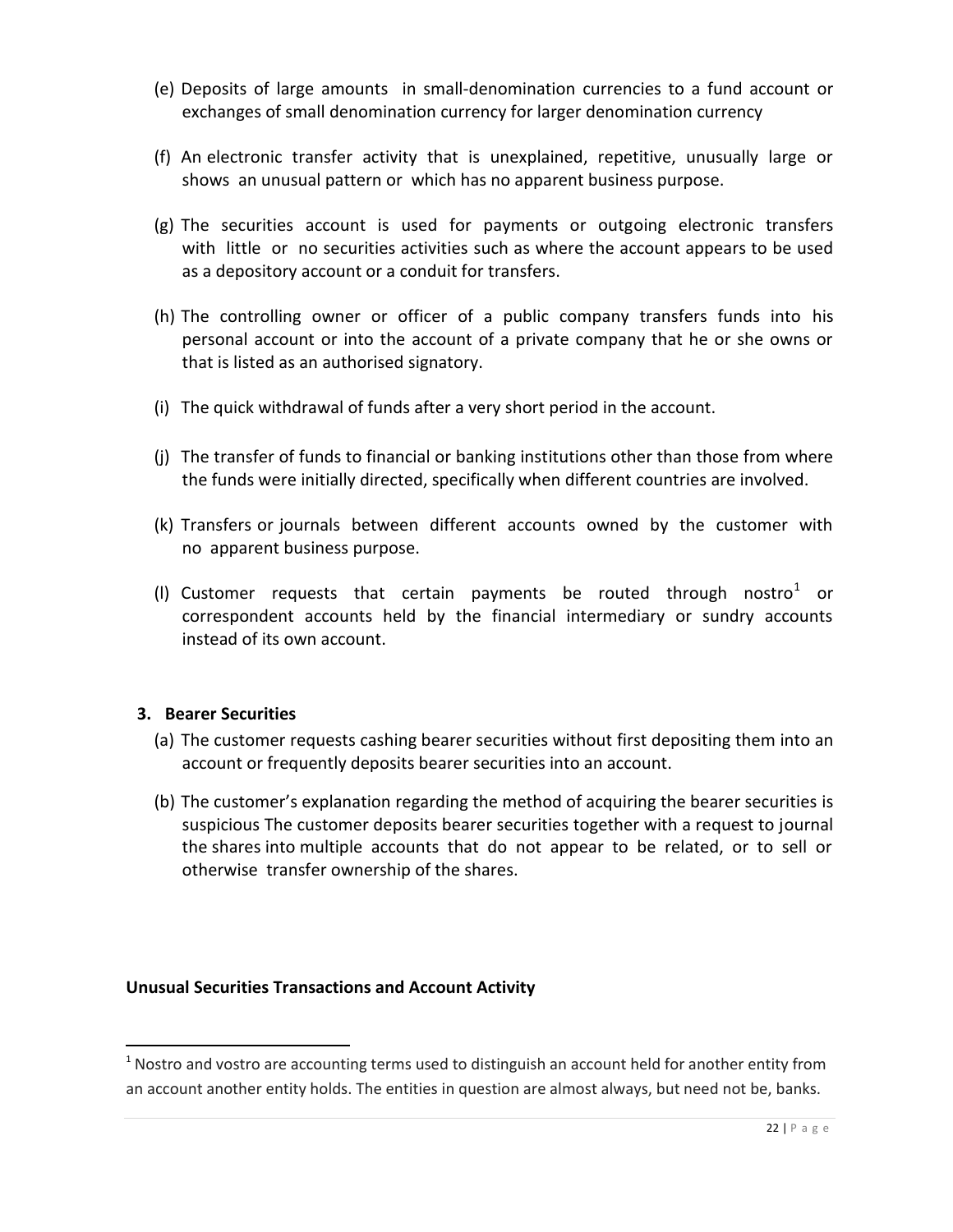- (a) Transaction where one party purchases securities at a high price and then sells them at a considerable loss to another party. This ise indicative of transferring value from one party to another.
- (b) A customer's transactions include a pattern of sustained losses. This ise indicative of transferring value from one party to another.
- (c) The purchase and sale of non‐listed securities with a large price differential within a short period of time. This is indicative of transferring value from one party to another.
- (d) Payments effected by administrators and asset managers in cash, bearer cheques or other transferable instruments without identifying who they are for or providing very little information regarding the underlying account holder or beneficiary.
- (e) A company uses cash to pay dividends to investors.
- (f) The use of shell companies to purchase public company shares, in particular if the public company is involved in a cash intensive business.
- (g) The transfer of assets without a corresponding movement of funds, such as through journaling or effecting a change in beneficial ownership.
- (h) A dormant account that becomes active without a plausible explanation (e.g. large cash deposits that are electronically transferred from a dormant account
- (i) A customer's transactions that have no apparent economic purpose.
- (j) A customer who is unfamiliar with a financial product's performance and specifications but wants to invest in it nonetheless.
- (k) Transactions that indicate the customer is acting on behalf of third parties.
- (l) The purchase of long term investments followed by a liquidation of the accounts shortly thereafter, regardless of fees or penalties.
- (m)Transactions involving an unknown counterparty.
- (n) Large sum cash purchases of financial instruments and mutual funds holdings followed by instant redemption.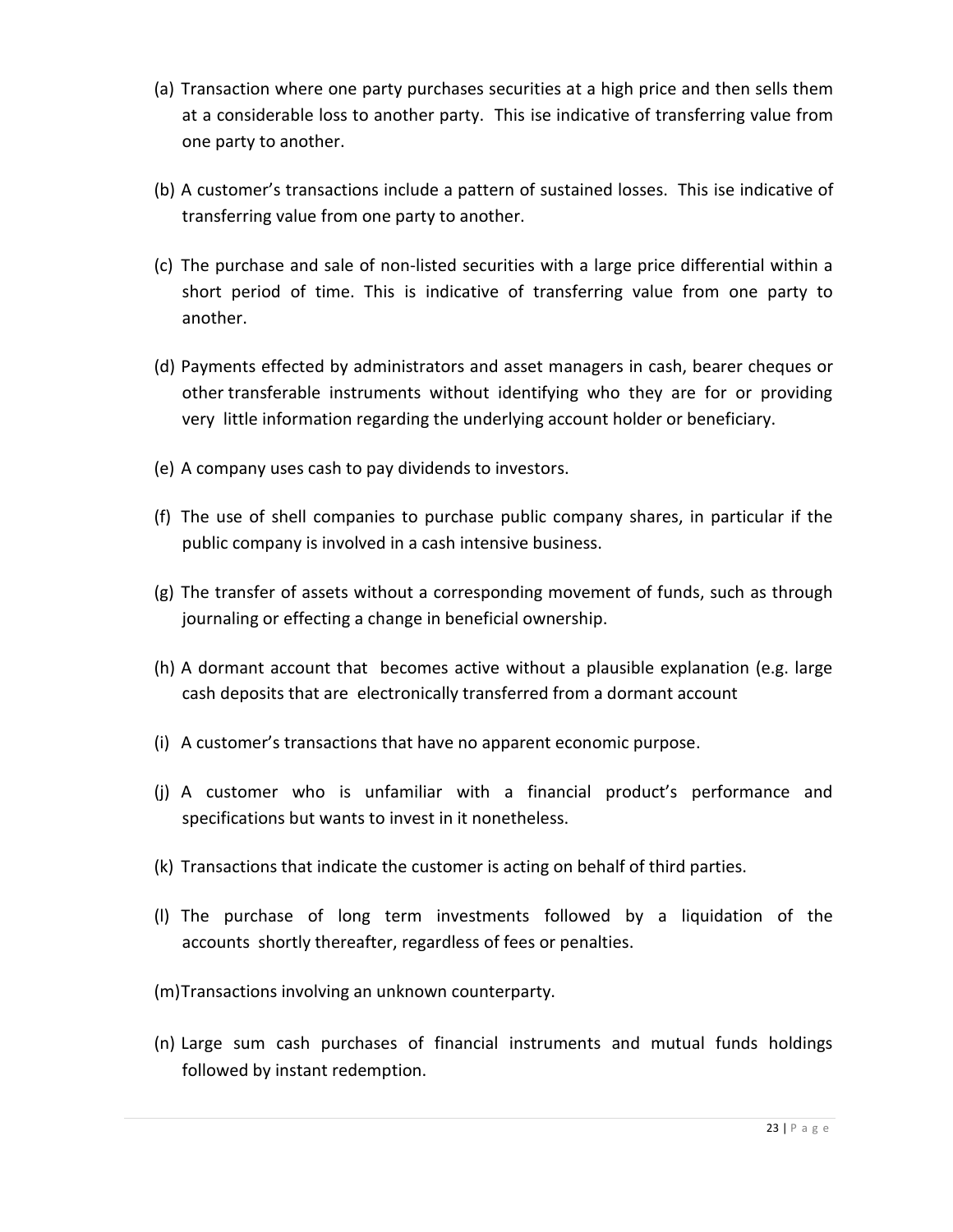#### **4. Activity that is Inconsistent with the Customer's Business Objective or Profile**

- (a) The customer's transaction patterns suddenly change in a manner that is inconsistent with the customer's normal activities or inconsistent with the customer's profile.
- (b) There are unusual transfers of funds among accounts without any apparent business purpose or among apparently unrelated accounts.
- (c) The customer maintains multiple accounts or maintains accounts in the names of family members or corporate entities with no apparent business or other purpose.
- (d) The customer enters into a financial commitment that appears beyond his or her means.
- (e) The customer begins to use cash extensively.
- (f) The customer engages in extremely complex transactions where his or her profile would indicate otherwise.
- (g) A customer's credit usage is in extreme amounts that do not correspond to his or her financial status or collateral where the collateral is provided by an unrelated third‐party.
- (h) The time zone in the customer's location is inconsistent with the time periods that the trades were executed, with no apparent business or other purpose, or there is a sudden change that is inconsistent with the customer's typical business activity.
- (i) A foreign based customer that uses domestic accounts to trade on foreign exchanges.
- (j) The customer exhibits a lack of concern about higher than normal transaction costs.

#### **5. Rogue Employees**

- (a) The employee appears to be enjoying a lavish lifestyle that is inconsistent with his or her salary or position.
- (b) The employee is reluctant to take annual leave.
- (c) The employee inputs a high level of activity into one customer account where the customer's account is relatively unimportant to the organisation.
- (d) The employee has no authority to arrange and process customer affairs without supervision or involvement of colleagues but does so.